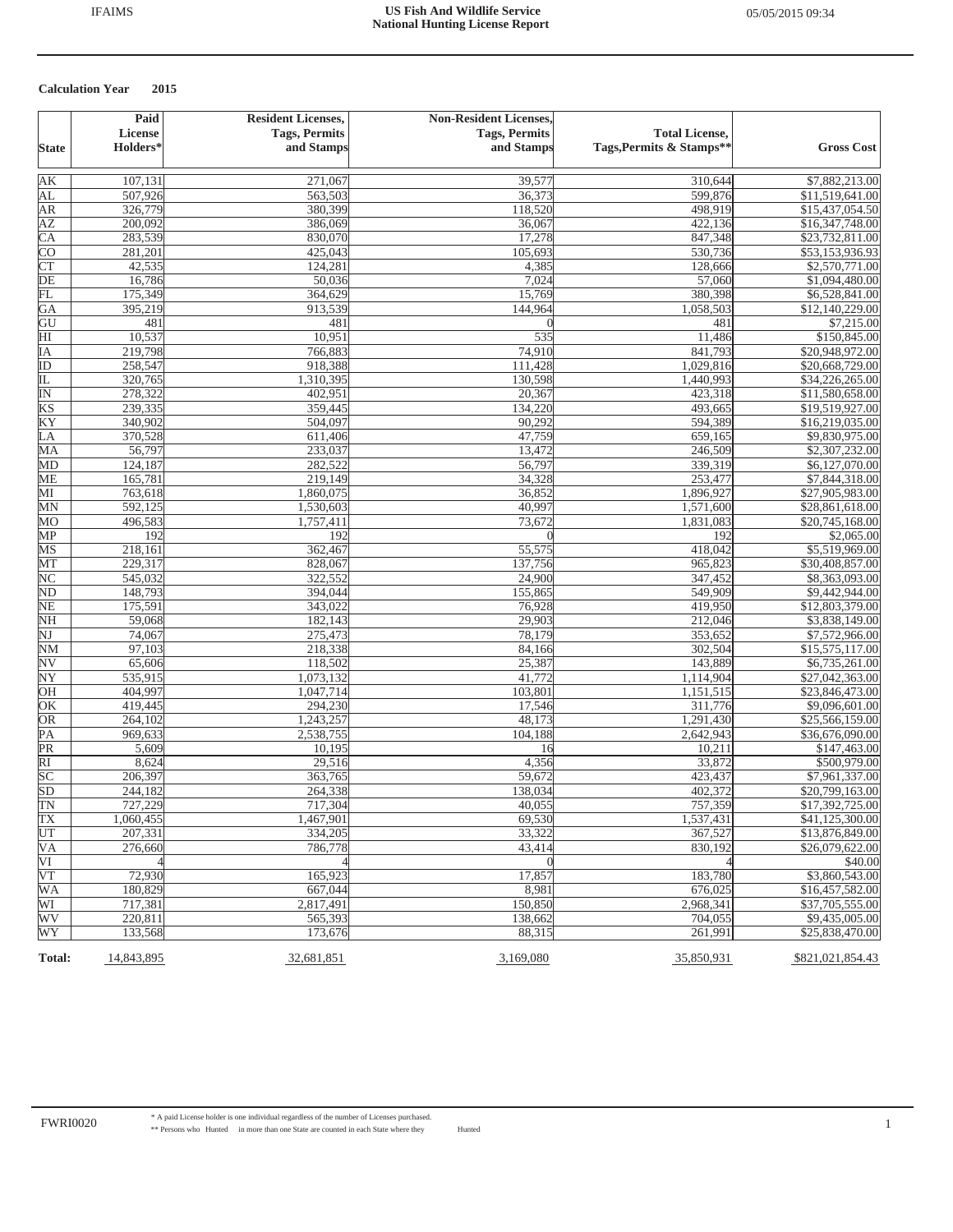|                               | Paid           | <b>Resident Licenses,</b> | <b>Non-Resident Licenses,</b> |                          |                   |
|-------------------------------|----------------|---------------------------|-------------------------------|--------------------------|-------------------|
|                               | <b>License</b> | <b>Tags, Permits</b>      | <b>Tags, Permits</b>          | <b>Total License,</b>    |                   |
| <b>State</b>                  | Holders*       | and Stamps                | and Stamps                    | Tags, Permits & Stamps** | <b>Gross Cost</b> |
| AK                            | 107,260        | 249,453                   | 37,899                        | 287,352                  | \$7,618,878.00    |
| AL                            | 507,403        | 562,156                   | 34,939                        | 597,095                  | \$10,836,731.00   |
| AR                            | 382,212        | 382,307                   | 110,172                       | 492,479                  | \$14,445,976.00   |
| <b>AZ</b>                     | 195,213        | 376,754                   | 32,918                        | 409,672                  | \$15,831,617.00   |
| $\overline{CA}$               | 283,539        | 830,070                   | 17,278                        | 847,348                  | \$23,732,811.00   |
| <b>CO</b>                     | 280,302        | 421,341                   | 106,833                       | 528,174                  | \$51,900,753.00   |
| <b>CT</b>                     | 41,294         | 114,274                   | 4,524                         | 118,798                  | \$2,488,962.00    |
| DE                            | 16,860         | 24,965                    | 4,548                         | 29,513                   | \$796,288.00      |
| FL                            | 176,288        | 341,341                   | 14,921                        | 356,262                  | \$6,425,255.00    |
| GA                            | 367,385        | 885,045                   | 143,795                       | 1,028,840                | \$12,089,507.00   |
| GU                            | 585            | 585                       | 811                           | 1,396                    | \$16,885.00       |
| $\overline{H}$                | 7,240          | 7,574                     | 396                           | 7,970                    | \$107,248.00      |
| IΑ                            | 222,695        | 786,409                   | 73,669                        | 860,078                  | \$21,024,208.00   |
| $\overline{ID}$               | 252,865        | 908,404                   | 107,480                       | 1,015,884                | \$20,502,404.00   |
| IL                            | 321,858        | 1,305,206                 | 131,473                       | 1,436,679                | \$34,034,658.00   |
| $\overline{\mathbb{N}}$       | 274,048        | 476,545                   | 21,170                        | 497,715                  | \$10,913,162.00   |
| KS                            | 245,365        | 336,451                   | 135,227                       | 471,678                  | \$19,349,536.00   |
| KY                            | 326,976        | 494,854                   | 84,008                        | 578,862                  | \$15,777,338.00   |
| LA                            | 358,153        | 600,709                   | 45,203                        | 645,912                  | \$9,618,204.00    |
| MA                            | 61,204         | 237,861                   | 12,917                        | 250,778                  | \$1,985,889.00    |
| MD                            | 118,997        | 291,913                   | 59,091                        | 351,004                  | \$6,473,257.00    |
| ME                            | 175,196        | 213,336                   | 33,762                        | 247,098                  | \$7,756,019.00    |
| МI                            | 753,376        | 1,870,244                 | 36,166                        | 1,906,410                | \$28,209,487.00   |
| MN                            | 578,371        | 1,487,063                 | 38,074                        | 1,525,137                | \$28,227,650.00   |
| MО                            | 487,024        | 1,717,559                 | 69,670                        | 1,787,229                | \$20,166,161.00   |
| MP                            | 23             | 23                        |                               | 23                       | \$265.00          |
| MS                            | 219,716        | 251,062                   | 89,652                        | 340,714                  | \$10,997,950.00   |
| MT                            | 222,977        | 832,879                   | 131,321                       | 964,200                  | \$30,109,586.00   |
| $\overline{\text{NC}}$        | 528,636        | 327,394                   | 24,832                        | 352,226                  | \$8,205,333.00    |
| N <sub>D</sub>                | 149,138        | 433,746                   | 153,642                       | 587,388                  | \$10,274,458.00   |
| $\overline{\text{NE}}$        | 180,517        | 368,167                   | 79,342                        | 447,509                  | \$13,675,739.00   |
| <b>NH</b>                     | 56,411         | 174,723                   | 29,070                        | 203,793                  | \$3,749,891.00    |
| $\overline{\text{NJ}}$        | 75,699         | 268,559                   | 77,168                        | 345,727                  | \$7,374,116.00    |
| $NM$                          | 95,927         | 192,345                   | 57,818                        | 250,163                  | \$14,964,852.00   |
| $\overline{\textrm{NV}}$      | 65,461         | 100,011                   | 29,578                        | 129,589                  | \$5,759,792.00    |
| ΝY                            | 576,815        | 1,034,742                 | 42,883                        | 1,077,625                | \$25,243,987.00   |
| OH                            | 400,954        | 1,068,105                 | 106,042                       | 1,174,147                | \$23,745,236.00   |
| OK                            | 400,809        | 273,978                   | 16,599                        | 290,577                  | \$8,580,769.00    |
| OR                            | 256,321        | 1,191,905                 | 48,250                        | 1,240,155                | \$24,153,180.00   |
| PA                            | 964,714        | 2,564,210                 | 104,732                       | 2,668,942                | \$36,341,882.00   |
| $\overline{\text{PR}}$        | 4,749          | 4,742                     |                               | 4,749                    | \$101,235.00      |
| $\overline{RI}$               | 8,551          | 7,606                     | 1,419                         | 9,025                    | \$433,729.00      |
| $rac{1}{\text{SC}}$           | 204,837        | 368,894                   | 59,632                        | 428,526                  | \$7,896,347.00    |
|                               | 246,315        | 273,746                   | 141,178                       | 414,924                  | \$21,659,602.00   |
| $\frac{\text{SD}}{\text{TN}}$ | 566,507        | 686,146                   | 34,274                        | 720,420                  | \$17,517,015.00   |
| TX                            | 1,020,105      | 1,383,735                 | 66,477                        | 1,450,212                | \$39,245,925.00   |
| UT                            | 206,666        | 336,106                   | 34.144                        | 370,250                  | \$13,536,213.00   |
| VA                            | 292,863        | 774,742                   | 44,109                        | 818,851                  | \$19,025,387.00   |
| VT                            | 74,966         | 154,025                   | 18,326                        | 172,351                  | \$3,837,278.00    |
| <b>WA</b>                     | 180,411        | 657,978                   | 8,700                         | 666,678                  | \$15,731,394.00   |
| WI                            | 704,372        | 2,736,588                 | 143,682                       | 2,880,270                | \$37,480,065.00   |
| WV                            | 214,286        | 547,063                   | 137,675                       | 684,738                  | \$9,402,629.00    |
| WY                            | 136,636        | 169,558                   | 95,399                        | 264,957                  | \$27,102,238.00   |
|                               |                |                           |                               |                          |                   |
| <b>Total:</b>                 | 14,597,091     | 32,105,197                | 3,132,895                     | 35,238,092               | \$806,474,977.00  |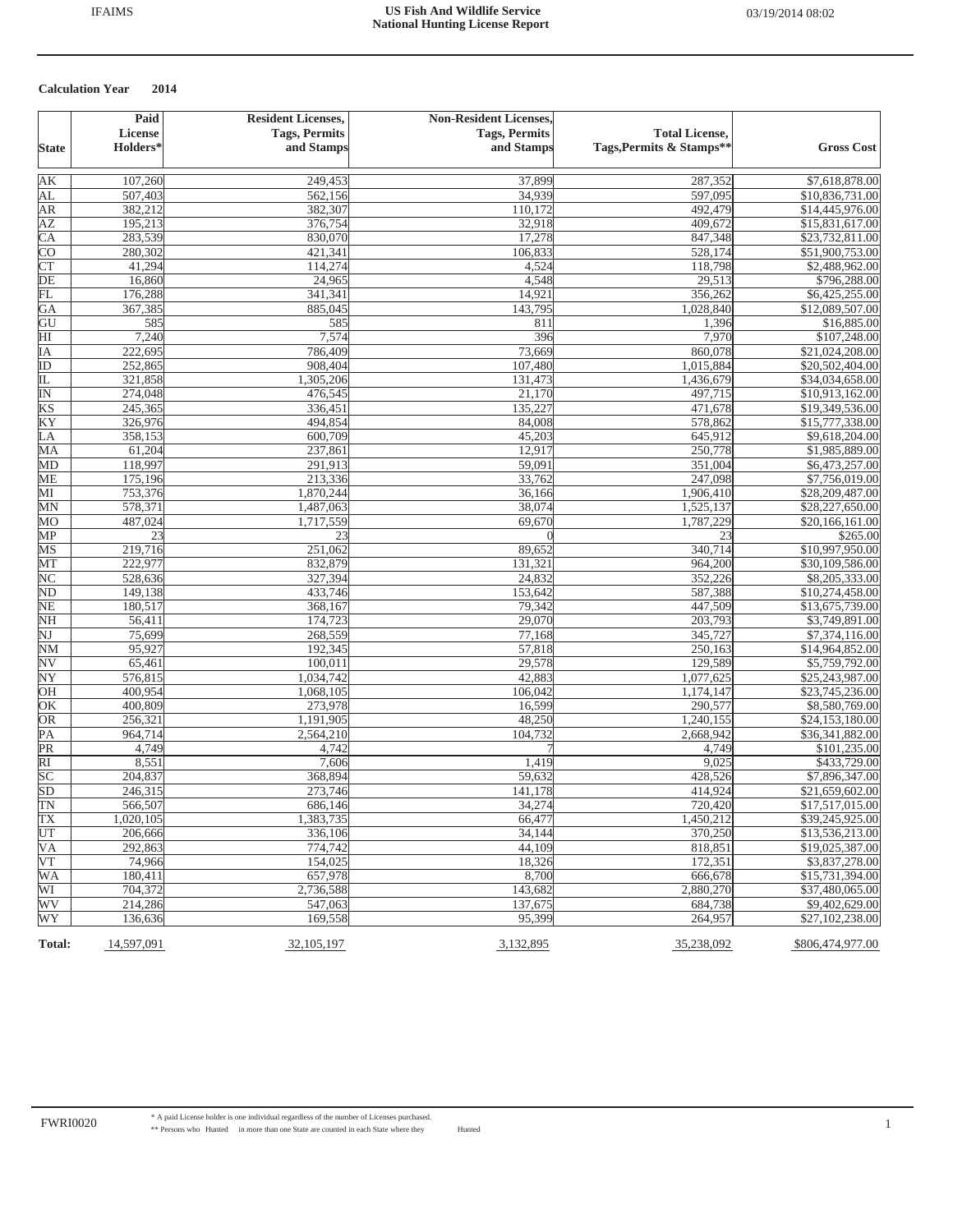|                                                  | Paid                 | <b>Resident Licenses,</b> | <b>Non-Resident Licenses,</b> |                          |                                   |
|--------------------------------------------------|----------------------|---------------------------|-------------------------------|--------------------------|-----------------------------------|
|                                                  | <b>License</b>       | <b>Tags, Permits</b>      | <b>Tags, Permits</b>          | <b>Total License,</b>    |                                   |
| <b>State</b>                                     | Holders <sup>*</sup> | and Stamps                | and Stamps                    | Tags, Permits & Stamps** | <b>Gross Cost</b>                 |
| AК                                               | 101,547              | 243,524                   | 34,876                        | 278,400                  | \$7,461,882.52                    |
| AL                                               | 530,127              | 573,139                   | 36,017                        | 609,156                  | \$10,885,869.00                   |
| AR                                               | 390,554              | 377,526                   | 97,531                        | 475,057                  | \$14,055,950.00                   |
| <b>AZ</b>                                        | 195,664              | 381,890                   | 32,733                        | 414,623                  | \$16,133,065.00                   |
| $\overline{\text{CA}}$                           | 281,472              | 817,675                   | 17,064                        | 834,739                  | \$22,958,260.00                   |
| <b>CO</b>                                        | 286,363              | 423,270                   | 114,101                       | 537,371                  | \$54,266,039.00                   |
| CT                                               | 44,178               | 122,995                   | 4,617                         | 127,612                  | \$2,869,447.00                    |
| DE                                               | 18,184               | 37,074                    | 5,267                         | 42,341                   | \$952,675.00                      |
| 冗                                                | 176,616              | 355,280                   | 14,718                        | 369,998                  | \$6,479,323.00                    |
| GA                                               | 363,575              | 866,635                   | 98,103                        | 964,738                  | \$12,673,910.00                   |
| GU                                               | 649                  | 1,966                     | $\Omega$                      | 1,966                    | \$22,860.00                       |
| $\overline{\mathrm{HI}}$                         | 9,815                | 10,106                    | 547                           | 10,653                   | \$153,025.00                      |
| IA                                               | 227,408              | 796,934                   | 79,379                        | 876,313                  | \$21,526,044.00                   |
| $\overline{ID}$                                  | 248,728              | 859,531                   | 99,230                        | 958,761                  | \$20,808,219.00                   |
| 正                                                | 321,739              | 1,313,039                 | 135,737                       | 1,448,776                | \$35,368,658.00                   |
| $\overline{\mathbb{N}}$                          | 273,929              | 471,335                   | 20,467                        | 491,802                  | \$10,697,596.00                   |
| KS                                               | 226,553              | 334,664                   | 154,559                       | 489,223                  | \$19,477,815.00                   |
| KY                                               | 330,238              | 486,527                   | 79,545                        | 566,072                  | \$15,447,775.00                   |
| LA                                               | 345,525              | 578,733                   | 42,655                        | 621,388                  | \$9,556,402.00                    |
| MA                                               | 57,641               | 212,730                   | 14,757                        | 227,487                  | \$1,853,277.00                    |
| MD                                               | 120,321              |                           | $\Omega$                      |                          | \$0.00                            |
| <b>ME</b>                                        | 189,120              | 216,364                   | 35,624                        | 251,988                  | \$7,969,557.00                    |
| МI                                               | 761,269              | 1,909,994                 | 36,106                        | 1,946,100                | \$28,889,568.00                   |
| MN                                               | 579,910              | 1,517,721                 | 36,068                        | 1,553,789                | \$27,409,457.00                   |
| MO                                               | 486,608              | 1,696,483                 | 69,418                        | 1,765,901                | \$20,259,056.00                   |
| MP                                               | 115                  | 115                       | $\theta$                      | 115                      | \$1,015.00                        |
| MS                                               | 220,266              | 196,262                   | 48,766                        | 245,028                  | \$9,553,348.00                    |
| MT                                               | 235,621              | 867,849                   | 137,281                       | 1,005,130                | \$27,078,419.00                   |
| $\overline{\text{NC}}$                           | 521,717              | 323,558                   | 35,048                        | 358,606                  | \$8,749,950.00                    |
| $\overline{\text{ND}}$                           | 156,052              | 455,562                   | 169,776                       | 625,338                  | \$11,190,485.00                   |
| $\overline{\text{NE}}$                           | 177,623              | 374,773                   | 46,120                        | 420,893                  | \$13,220,169.00                   |
| <b>NH</b>                                        | 59,301               | 178,689                   | 30,505                        | 209,194                  | \$3,864,106.00                    |
| $\overline{\text{NJ}}$<br>$\overline{\text{NM}}$ | 77,607               | 290,020                   | 78,400                        | 368,420                  | \$8,001,660.00                    |
| $\overline{\textrm{NV}}$                         | 97,893<br>64,334     | 2,603,210<br>105,892      | 45,620<br>22,769              | 2,648,830<br>128,661     | \$18,317,305.00<br>\$5,577,120.00 |
| NY                                               | 581,401              | 1,010,459                 |                               | 1,065,247                | \$23,843,504.57                   |
| OH                                               | 405,866              | 378,018                   | 54,788<br>38,083              | 416,101                  | \$11,095,058.00                   |
| OK                                               | 381,049              | 270,030                   | 19,210                        | 289,240                  | \$8,382,917.00                    |
| OR                                               | 260,949              | 1,207,388                 | 48,051                        | 1,255,439                | \$25,332,873.00                   |
| $\overline{PA}$                                  | 968,735              | 2,329,571                 | 98,315                        | 2,427,886                | \$37,025,397.00                   |
| PR                                               | 835                  | 5,248                     | 18                            | 5,266                    | \$112,980.00                      |
| $\overline{RI}$                                  | 8,605                | 7,150                     | 1,455                         | 8,605                    | \$175,352.00                      |
| $\overline{SC}$                                  | 173,942              | 340,005                   | 59,381                        | 399,386                  | \$5,910,342.00                    |
| $\overline{SD}$                                  | 253,512              | 283,405                   | 147,147                       | 430,552                  | \$22,480,991.00                   |
| $\overline{\text{TN}}$                           | 530,547              | 659,098                   | 37,920                        | 697,018                  | \$16,861,196.00                   |
| TX                                               | 1,036,946            | 1,401,543                 | 72,453                        | 1,473,996                | \$40,485,651.00                   |
| UT                                               | 211,863              | 347,695                   | 37,337                        | 385,032                  | \$13,974,652.00                   |
| VA                                               | 300,764              | 769,656                   | 47,120                        | 816,776                  | \$15,871,529.00                   |
| VI                                               |                      |                           |                               |                          | \$10.00                           |
| VT                                               | 80,650               | 169,429                   | 19,812                        | 189,241                  | \$4,343,881.00                    |
| <b>WA</b>                                        | 188,081              | 729,150                   | 9,235                         | 738,385                  | \$14,536,667.00                   |
| WI                                               | 704,357              | 2,795,847                 | 145,702                       | 2,941,549                | \$38,457,001.00                   |
| WV                                               | 221,806              | 562,501                   | 147,673                       | 710,174                  | \$9,926,273.00                    |
| WY                                               | 143,155              | 171,771                   | 97,653                        | 269,424                  | \$27,563,177.00                   |
| Total:                                           | 14,631,327           | 33,439,031                | 2,954,757                     | 36,393,788               | \$790,108,758.09                  |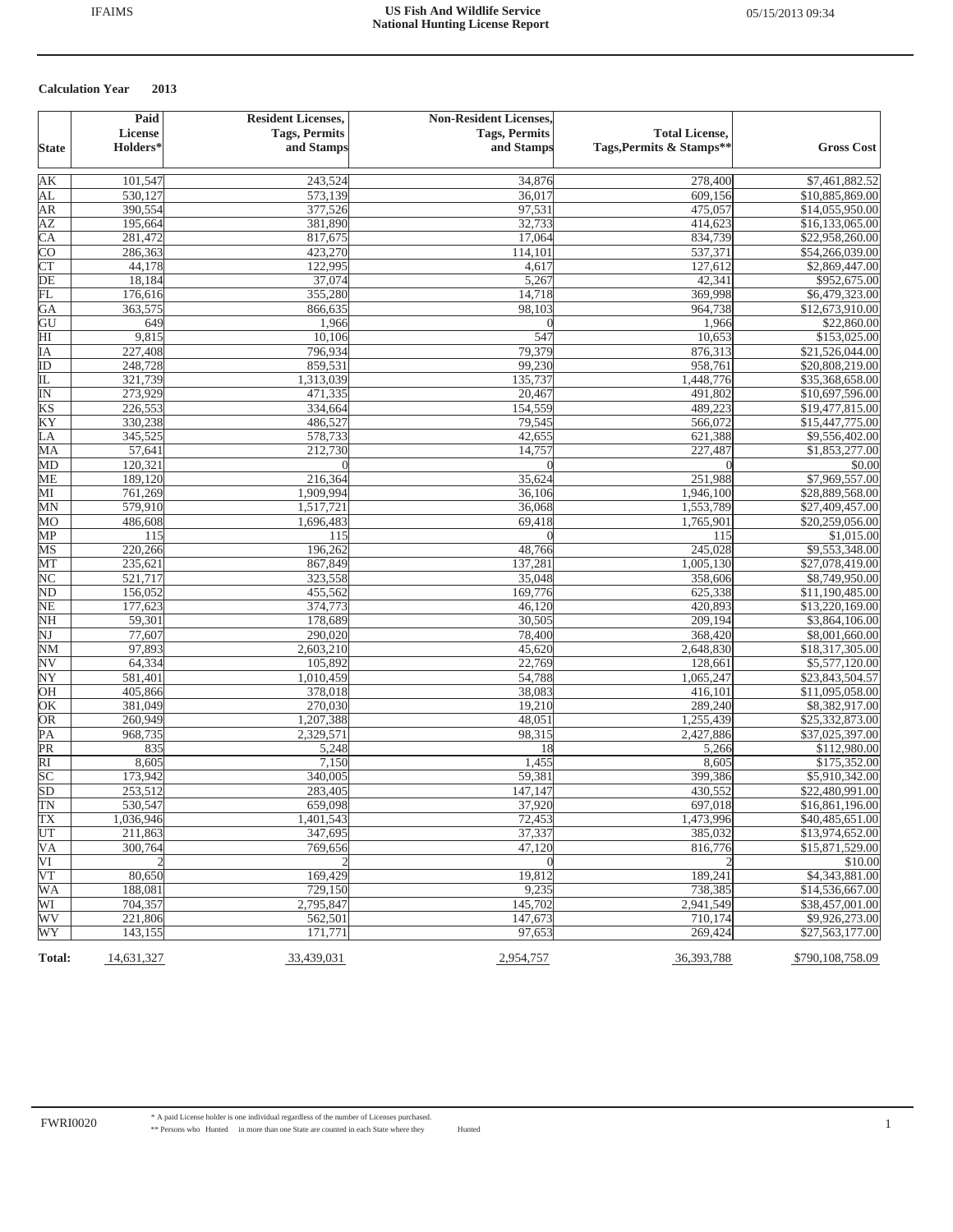| <b>Tags, Permits</b><br><b>Tags, Permits</b><br>License<br><b>Holders*</b><br>Tags, Permits & Stamps**<br>and Stamps<br>and Stamps<br><b>State</b><br>AK<br>317,328<br>\$7,853,270.94<br>106,653<br>35,938<br>353,266<br>570,148<br>AL<br>527,713<br>36,973<br>607,121<br>\$11,009,924.50<br><b>AR</b><br>385,275<br>376,462<br>92,194<br>468,656<br>\$13,586,886.00<br>ΑZ<br>194,727<br>376,970<br>32,710<br>409,680<br>\$16,123,171.00<br>$\overline{\text{CA}}$<br>860,236<br>875,297<br>289,609<br>15,061<br>\$20,823,655.00<br><b>CO</b><br>288,086<br>418,087<br>117,806<br>535,893<br>\$53,293,990.51<br>$\overline{\text{CT}}$<br>135,711<br>\$2,564,858.00<br>46,582<br>130,318<br>5,393<br>$\overline{DE}$<br>18,691<br>38,053<br>6,034<br>44,087<br>FL<br>313,987<br>326,835<br>176,034<br>12,848<br>GA<br>324,561<br>925,576<br>143,926<br>1,069,502<br>\$8,595.00<br>GU<br>573<br>2,129<br>2,129<br>$\Omega$<br>9,677<br>10,073<br>348<br>\$126,350.00<br>$\overline{\rm HI}$<br>10,421<br>849,955<br>93,367<br>943,322<br>ĪΑ<br>256,896<br>ID<br>252,573<br>874,305<br>104,388<br>978,693<br>IL<br>328,995<br>1,353,577<br>136,316<br>1,489,893<br>ΙN<br>279,214<br>479,017<br>10,023<br>489,040<br>KS<br>235,021<br>388,466<br>125,624<br>514,090<br>\$18,754,068.00<br>KY<br>520,526<br>58,500<br>579,026<br>336,463<br>325,446<br>560,817<br>38,699<br>599,516<br>LA<br>57,346<br>364,612<br>25,401<br>390,013<br>\$2,659,731.00<br>MA<br>270,237<br>MD<br>119,969<br>53,038<br>323,275<br>\$6,158,058.00<br>191,280<br>224,354<br>37,050<br>261,404<br>ME<br>\$7,488,127.00<br>1,969,072<br>2,005,244<br>МI<br>786,880<br>36,172<br>\$29,895,271.00<br>576,723<br>1,391,820<br>32,898<br>1,424,718<br>\$28,231,099.00<br>MN<br>1,776,575<br>\$22,137,185.00<br>MO<br>491,357<br>1,708,465<br>68,110<br>MP<br>28<br>\$280.00<br>28<br>$\theta$<br>202,417<br>\$9,391,029.00<br>226,940<br>46,692<br>249,109<br>MS<br>243,570<br>144,975<br>1,073,594<br>MT<br>928,619<br>\$28,926,166.00<br>318,939<br>NC<br>505,530<br>33,427<br>352,366<br>\$8,279,572.00<br>ND<br>154,047<br>481,006<br>165,703<br>646,709<br>\$11,570,818.00<br>NE<br>175,874<br>384,926<br>451,121<br>66,195<br>\$12,710,852.00<br><b>NH</b><br>186,732<br>31,614<br>218,346<br>\$4,010,117.00<br>59,420<br>$\overline{\text{NJ}}$<br>77,584<br>305,657<br>139,227<br>444,884<br>\$7,966,395.00<br>$NM$<br>96,424<br>208,959<br>269,843<br>60,884<br>\$14,830,083.00<br>$\overline{\textrm{NV}}$<br>64,635<br>108,201<br>22,270<br>130,471<br>\$5,318,325.00<br>$\overline{\text{NY}}$<br>592,216<br>1,024,386<br>1,091,187<br>\$24,288,887.71<br>66,801<br>OH<br>413,710<br>388,412<br>35,303<br>423,715<br>\$10,936,089.00<br>386,374<br>282,444<br>18,997<br>301,441<br>\$8,472,936.00<br>OK<br>282,812<br>1,223,948<br>65,982<br>\$21,499,518.00<br>OR<br>1,289,930<br>$\overline{PA}$<br>970,217<br>2,668,549<br>\$39,262,421.00<br>2,560,686<br>107,863<br>PR<br>3,671<br>10,327<br>10,339<br>\$330,457.00<br>12<br>$\overline{RI}$<br>8,798<br>7,520<br>1,278<br>8,798<br>\$144,197.00<br>SC<br>234,457<br>557,687<br>80,479<br>638,166<br>\$8,674,126.95<br>SD<br>432,327<br>251,655<br>288,150<br>144,177<br>\$22,413,492.00<br>TN<br>698,993<br>691,529<br>39,872<br>731,401<br>\$17,249,737.00<br>TX<br>1,020,227<br>1,373,023<br>69,334<br>1,442,357<br>\$41,354,920.00<br>UT<br>39,377<br>212,378<br>346,814<br>386,191<br>\$14,135,270.00<br>VA<br>304,206<br>741,418<br>48,416<br>789,834<br>\$14,522,222.00<br>VT<br>82,307<br>20,023<br>191,735<br>171,712<br>\$4,454,487.00<br>WA<br>194,272<br>759,961<br>10,245<br>770,206<br>\$15,107,708.00<br>WI<br>718,261<br>153,481<br>3,041,084<br>2,887,603<br>\$39,865,361.00<br>WV<br>233,349<br>778,357<br>611,983<br>166,374<br>\$10,365,102.00<br>WY<br>142,251<br>171,746<br>94,141<br>265,887<br>\$28,304,938.00<br>32,519,423<br>Total:<br>14,960,522<br>3,191,959<br>35,711,382<br>\$795,780,899.86 | Paid | <b>Resident Licenses,</b> | <b>Non-Resident Licenses,</b> |                       |                   |
|----------------------------------------------------------------------------------------------------------------------------------------------------------------------------------------------------------------------------------------------------------------------------------------------------------------------------------------------------------------------------------------------------------------------------------------------------------------------------------------------------------------------------------------------------------------------------------------------------------------------------------------------------------------------------------------------------------------------------------------------------------------------------------------------------------------------------------------------------------------------------------------------------------------------------------------------------------------------------------------------------------------------------------------------------------------------------------------------------------------------------------------------------------------------------------------------------------------------------------------------------------------------------------------------------------------------------------------------------------------------------------------------------------------------------------------------------------------------------------------------------------------------------------------------------------------------------------------------------------------------------------------------------------------------------------------------------------------------------------------------------------------------------------------------------------------------------------------------------------------------------------------------------------------------------------------------------------------------------------------------------------------------------------------------------------------------------------------------------------------------------------------------------------------------------------------------------------------------------------------------------------------------------------------------------------------------------------------------------------------------------------------------------------------------------------------------------------------------------------------------------------------------------------------------------------------------------------------------------------------------------------------------------------------------------------------------------------------------------------------------------------------------------------------------------------------------------------------------------------------------------------------------------------------------------------------------------------------------------------------------------------------------------------------------------------------------------------------------------------------------------------------------------------------------------------------------------------------------------------------------------------------------------------------------------------------------------------------------------------------------------------------------------------------------------------------------------------------------------------------------------------------------------------------------------------------------------------------------------------------------------------------------------------------------------------------------------------------------------------------------------------------------------------------------------------------------------------------------------------------------------------------------------------------------------------------------------------------|------|---------------------------|-------------------------------|-----------------------|-------------------|
|                                                                                                                                                                                                                                                                                                                                                                                                                                                                                                                                                                                                                                                                                                                                                                                                                                                                                                                                                                                                                                                                                                                                                                                                                                                                                                                                                                                                                                                                                                                                                                                                                                                                                                                                                                                                                                                                                                                                                                                                                                                                                                                                                                                                                                                                                                                                                                                                                                                                                                                                                                                                                                                                                                                                                                                                                                                                                                                                                                                                                                                                                                                                                                                                                                                                                                                                                                                                                                                                                                                                                                                                                                                                                                                                                                                                                                                                                                                                                                |      |                           |                               | <b>Total License,</b> |                   |
|                                                                                                                                                                                                                                                                                                                                                                                                                                                                                                                                                                                                                                                                                                                                                                                                                                                                                                                                                                                                                                                                                                                                                                                                                                                                                                                                                                                                                                                                                                                                                                                                                                                                                                                                                                                                                                                                                                                                                                                                                                                                                                                                                                                                                                                                                                                                                                                                                                                                                                                                                                                                                                                                                                                                                                                                                                                                                                                                                                                                                                                                                                                                                                                                                                                                                                                                                                                                                                                                                                                                                                                                                                                                                                                                                                                                                                                                                                                                                                |      |                           |                               |                       | <b>Gross Cost</b> |
|                                                                                                                                                                                                                                                                                                                                                                                                                                                                                                                                                                                                                                                                                                                                                                                                                                                                                                                                                                                                                                                                                                                                                                                                                                                                                                                                                                                                                                                                                                                                                                                                                                                                                                                                                                                                                                                                                                                                                                                                                                                                                                                                                                                                                                                                                                                                                                                                                                                                                                                                                                                                                                                                                                                                                                                                                                                                                                                                                                                                                                                                                                                                                                                                                                                                                                                                                                                                                                                                                                                                                                                                                                                                                                                                                                                                                                                                                                                                                                |      |                           |                               |                       |                   |
|                                                                                                                                                                                                                                                                                                                                                                                                                                                                                                                                                                                                                                                                                                                                                                                                                                                                                                                                                                                                                                                                                                                                                                                                                                                                                                                                                                                                                                                                                                                                                                                                                                                                                                                                                                                                                                                                                                                                                                                                                                                                                                                                                                                                                                                                                                                                                                                                                                                                                                                                                                                                                                                                                                                                                                                                                                                                                                                                                                                                                                                                                                                                                                                                                                                                                                                                                                                                                                                                                                                                                                                                                                                                                                                                                                                                                                                                                                                                                                |      |                           |                               |                       |                   |
|                                                                                                                                                                                                                                                                                                                                                                                                                                                                                                                                                                                                                                                                                                                                                                                                                                                                                                                                                                                                                                                                                                                                                                                                                                                                                                                                                                                                                                                                                                                                                                                                                                                                                                                                                                                                                                                                                                                                                                                                                                                                                                                                                                                                                                                                                                                                                                                                                                                                                                                                                                                                                                                                                                                                                                                                                                                                                                                                                                                                                                                                                                                                                                                                                                                                                                                                                                                                                                                                                                                                                                                                                                                                                                                                                                                                                                                                                                                                                                |      |                           |                               |                       |                   |
|                                                                                                                                                                                                                                                                                                                                                                                                                                                                                                                                                                                                                                                                                                                                                                                                                                                                                                                                                                                                                                                                                                                                                                                                                                                                                                                                                                                                                                                                                                                                                                                                                                                                                                                                                                                                                                                                                                                                                                                                                                                                                                                                                                                                                                                                                                                                                                                                                                                                                                                                                                                                                                                                                                                                                                                                                                                                                                                                                                                                                                                                                                                                                                                                                                                                                                                                                                                                                                                                                                                                                                                                                                                                                                                                                                                                                                                                                                                                                                |      |                           |                               |                       |                   |
|                                                                                                                                                                                                                                                                                                                                                                                                                                                                                                                                                                                                                                                                                                                                                                                                                                                                                                                                                                                                                                                                                                                                                                                                                                                                                                                                                                                                                                                                                                                                                                                                                                                                                                                                                                                                                                                                                                                                                                                                                                                                                                                                                                                                                                                                                                                                                                                                                                                                                                                                                                                                                                                                                                                                                                                                                                                                                                                                                                                                                                                                                                                                                                                                                                                                                                                                                                                                                                                                                                                                                                                                                                                                                                                                                                                                                                                                                                                                                                |      |                           |                               |                       |                   |
|                                                                                                                                                                                                                                                                                                                                                                                                                                                                                                                                                                                                                                                                                                                                                                                                                                                                                                                                                                                                                                                                                                                                                                                                                                                                                                                                                                                                                                                                                                                                                                                                                                                                                                                                                                                                                                                                                                                                                                                                                                                                                                                                                                                                                                                                                                                                                                                                                                                                                                                                                                                                                                                                                                                                                                                                                                                                                                                                                                                                                                                                                                                                                                                                                                                                                                                                                                                                                                                                                                                                                                                                                                                                                                                                                                                                                                                                                                                                                                |      |                           |                               |                       |                   |
|                                                                                                                                                                                                                                                                                                                                                                                                                                                                                                                                                                                                                                                                                                                                                                                                                                                                                                                                                                                                                                                                                                                                                                                                                                                                                                                                                                                                                                                                                                                                                                                                                                                                                                                                                                                                                                                                                                                                                                                                                                                                                                                                                                                                                                                                                                                                                                                                                                                                                                                                                                                                                                                                                                                                                                                                                                                                                                                                                                                                                                                                                                                                                                                                                                                                                                                                                                                                                                                                                                                                                                                                                                                                                                                                                                                                                                                                                                                                                                |      |                           |                               |                       |                   |
|                                                                                                                                                                                                                                                                                                                                                                                                                                                                                                                                                                                                                                                                                                                                                                                                                                                                                                                                                                                                                                                                                                                                                                                                                                                                                                                                                                                                                                                                                                                                                                                                                                                                                                                                                                                                                                                                                                                                                                                                                                                                                                                                                                                                                                                                                                                                                                                                                                                                                                                                                                                                                                                                                                                                                                                                                                                                                                                                                                                                                                                                                                                                                                                                                                                                                                                                                                                                                                                                                                                                                                                                                                                                                                                                                                                                                                                                                                                                                                |      |                           |                               |                       | \$962,703.00      |
|                                                                                                                                                                                                                                                                                                                                                                                                                                                                                                                                                                                                                                                                                                                                                                                                                                                                                                                                                                                                                                                                                                                                                                                                                                                                                                                                                                                                                                                                                                                                                                                                                                                                                                                                                                                                                                                                                                                                                                                                                                                                                                                                                                                                                                                                                                                                                                                                                                                                                                                                                                                                                                                                                                                                                                                                                                                                                                                                                                                                                                                                                                                                                                                                                                                                                                                                                                                                                                                                                                                                                                                                                                                                                                                                                                                                                                                                                                                                                                |      |                           |                               |                       | \$5,863,439.00    |
|                                                                                                                                                                                                                                                                                                                                                                                                                                                                                                                                                                                                                                                                                                                                                                                                                                                                                                                                                                                                                                                                                                                                                                                                                                                                                                                                                                                                                                                                                                                                                                                                                                                                                                                                                                                                                                                                                                                                                                                                                                                                                                                                                                                                                                                                                                                                                                                                                                                                                                                                                                                                                                                                                                                                                                                                                                                                                                                                                                                                                                                                                                                                                                                                                                                                                                                                                                                                                                                                                                                                                                                                                                                                                                                                                                                                                                                                                                                                                                |      |                           |                               |                       | \$13,185,477.75   |
|                                                                                                                                                                                                                                                                                                                                                                                                                                                                                                                                                                                                                                                                                                                                                                                                                                                                                                                                                                                                                                                                                                                                                                                                                                                                                                                                                                                                                                                                                                                                                                                                                                                                                                                                                                                                                                                                                                                                                                                                                                                                                                                                                                                                                                                                                                                                                                                                                                                                                                                                                                                                                                                                                                                                                                                                                                                                                                                                                                                                                                                                                                                                                                                                                                                                                                                                                                                                                                                                                                                                                                                                                                                                                                                                                                                                                                                                                                                                                                |      |                           |                               |                       |                   |
|                                                                                                                                                                                                                                                                                                                                                                                                                                                                                                                                                                                                                                                                                                                                                                                                                                                                                                                                                                                                                                                                                                                                                                                                                                                                                                                                                                                                                                                                                                                                                                                                                                                                                                                                                                                                                                                                                                                                                                                                                                                                                                                                                                                                                                                                                                                                                                                                                                                                                                                                                                                                                                                                                                                                                                                                                                                                                                                                                                                                                                                                                                                                                                                                                                                                                                                                                                                                                                                                                                                                                                                                                                                                                                                                                                                                                                                                                                                                                                |      |                           |                               |                       |                   |
|                                                                                                                                                                                                                                                                                                                                                                                                                                                                                                                                                                                                                                                                                                                                                                                                                                                                                                                                                                                                                                                                                                                                                                                                                                                                                                                                                                                                                                                                                                                                                                                                                                                                                                                                                                                                                                                                                                                                                                                                                                                                                                                                                                                                                                                                                                                                                                                                                                                                                                                                                                                                                                                                                                                                                                                                                                                                                                                                                                                                                                                                                                                                                                                                                                                                                                                                                                                                                                                                                                                                                                                                                                                                                                                                                                                                                                                                                                                                                                |      |                           |                               |                       | \$21,414,911.00   |
|                                                                                                                                                                                                                                                                                                                                                                                                                                                                                                                                                                                                                                                                                                                                                                                                                                                                                                                                                                                                                                                                                                                                                                                                                                                                                                                                                                                                                                                                                                                                                                                                                                                                                                                                                                                                                                                                                                                                                                                                                                                                                                                                                                                                                                                                                                                                                                                                                                                                                                                                                                                                                                                                                                                                                                                                                                                                                                                                                                                                                                                                                                                                                                                                                                                                                                                                                                                                                                                                                                                                                                                                                                                                                                                                                                                                                                                                                                                                                                |      |                           |                               |                       | \$22,468,600.00   |
|                                                                                                                                                                                                                                                                                                                                                                                                                                                                                                                                                                                                                                                                                                                                                                                                                                                                                                                                                                                                                                                                                                                                                                                                                                                                                                                                                                                                                                                                                                                                                                                                                                                                                                                                                                                                                                                                                                                                                                                                                                                                                                                                                                                                                                                                                                                                                                                                                                                                                                                                                                                                                                                                                                                                                                                                                                                                                                                                                                                                                                                                                                                                                                                                                                                                                                                                                                                                                                                                                                                                                                                                                                                                                                                                                                                                                                                                                                                                                                |      |                           |                               |                       | \$31,173,078.00   |
|                                                                                                                                                                                                                                                                                                                                                                                                                                                                                                                                                                                                                                                                                                                                                                                                                                                                                                                                                                                                                                                                                                                                                                                                                                                                                                                                                                                                                                                                                                                                                                                                                                                                                                                                                                                                                                                                                                                                                                                                                                                                                                                                                                                                                                                                                                                                                                                                                                                                                                                                                                                                                                                                                                                                                                                                                                                                                                                                                                                                                                                                                                                                                                                                                                                                                                                                                                                                                                                                                                                                                                                                                                                                                                                                                                                                                                                                                                                                                                |      |                           |                               |                       | \$10,815,112.00   |
|                                                                                                                                                                                                                                                                                                                                                                                                                                                                                                                                                                                                                                                                                                                                                                                                                                                                                                                                                                                                                                                                                                                                                                                                                                                                                                                                                                                                                                                                                                                                                                                                                                                                                                                                                                                                                                                                                                                                                                                                                                                                                                                                                                                                                                                                                                                                                                                                                                                                                                                                                                                                                                                                                                                                                                                                                                                                                                                                                                                                                                                                                                                                                                                                                                                                                                                                                                                                                                                                                                                                                                                                                                                                                                                                                                                                                                                                                                                                                                |      |                           |                               |                       |                   |
|                                                                                                                                                                                                                                                                                                                                                                                                                                                                                                                                                                                                                                                                                                                                                                                                                                                                                                                                                                                                                                                                                                                                                                                                                                                                                                                                                                                                                                                                                                                                                                                                                                                                                                                                                                                                                                                                                                                                                                                                                                                                                                                                                                                                                                                                                                                                                                                                                                                                                                                                                                                                                                                                                                                                                                                                                                                                                                                                                                                                                                                                                                                                                                                                                                                                                                                                                                                                                                                                                                                                                                                                                                                                                                                                                                                                                                                                                                                                                                |      |                           |                               |                       | \$15,528,721.00   |
|                                                                                                                                                                                                                                                                                                                                                                                                                                                                                                                                                                                                                                                                                                                                                                                                                                                                                                                                                                                                                                                                                                                                                                                                                                                                                                                                                                                                                                                                                                                                                                                                                                                                                                                                                                                                                                                                                                                                                                                                                                                                                                                                                                                                                                                                                                                                                                                                                                                                                                                                                                                                                                                                                                                                                                                                                                                                                                                                                                                                                                                                                                                                                                                                                                                                                                                                                                                                                                                                                                                                                                                                                                                                                                                                                                                                                                                                                                                                                                |      |                           |                               |                       | \$9,269,111.50    |
|                                                                                                                                                                                                                                                                                                                                                                                                                                                                                                                                                                                                                                                                                                                                                                                                                                                                                                                                                                                                                                                                                                                                                                                                                                                                                                                                                                                                                                                                                                                                                                                                                                                                                                                                                                                                                                                                                                                                                                                                                                                                                                                                                                                                                                                                                                                                                                                                                                                                                                                                                                                                                                                                                                                                                                                                                                                                                                                                                                                                                                                                                                                                                                                                                                                                                                                                                                                                                                                                                                                                                                                                                                                                                                                                                                                                                                                                                                                                                                |      |                           |                               |                       |                   |
|                                                                                                                                                                                                                                                                                                                                                                                                                                                                                                                                                                                                                                                                                                                                                                                                                                                                                                                                                                                                                                                                                                                                                                                                                                                                                                                                                                                                                                                                                                                                                                                                                                                                                                                                                                                                                                                                                                                                                                                                                                                                                                                                                                                                                                                                                                                                                                                                                                                                                                                                                                                                                                                                                                                                                                                                                                                                                                                                                                                                                                                                                                                                                                                                                                                                                                                                                                                                                                                                                                                                                                                                                                                                                                                                                                                                                                                                                                                                                                |      |                           |                               |                       |                   |
|                                                                                                                                                                                                                                                                                                                                                                                                                                                                                                                                                                                                                                                                                                                                                                                                                                                                                                                                                                                                                                                                                                                                                                                                                                                                                                                                                                                                                                                                                                                                                                                                                                                                                                                                                                                                                                                                                                                                                                                                                                                                                                                                                                                                                                                                                                                                                                                                                                                                                                                                                                                                                                                                                                                                                                                                                                                                                                                                                                                                                                                                                                                                                                                                                                                                                                                                                                                                                                                                                                                                                                                                                                                                                                                                                                                                                                                                                                                                                                |      |                           |                               |                       |                   |
|                                                                                                                                                                                                                                                                                                                                                                                                                                                                                                                                                                                                                                                                                                                                                                                                                                                                                                                                                                                                                                                                                                                                                                                                                                                                                                                                                                                                                                                                                                                                                                                                                                                                                                                                                                                                                                                                                                                                                                                                                                                                                                                                                                                                                                                                                                                                                                                                                                                                                                                                                                                                                                                                                                                                                                                                                                                                                                                                                                                                                                                                                                                                                                                                                                                                                                                                                                                                                                                                                                                                                                                                                                                                                                                                                                                                                                                                                                                                                                |      |                           |                               |                       |                   |
|                                                                                                                                                                                                                                                                                                                                                                                                                                                                                                                                                                                                                                                                                                                                                                                                                                                                                                                                                                                                                                                                                                                                                                                                                                                                                                                                                                                                                                                                                                                                                                                                                                                                                                                                                                                                                                                                                                                                                                                                                                                                                                                                                                                                                                                                                                                                                                                                                                                                                                                                                                                                                                                                                                                                                                                                                                                                                                                                                                                                                                                                                                                                                                                                                                                                                                                                                                                                                                                                                                                                                                                                                                                                                                                                                                                                                                                                                                                                                                |      |                           |                               |                       |                   |
|                                                                                                                                                                                                                                                                                                                                                                                                                                                                                                                                                                                                                                                                                                                                                                                                                                                                                                                                                                                                                                                                                                                                                                                                                                                                                                                                                                                                                                                                                                                                                                                                                                                                                                                                                                                                                                                                                                                                                                                                                                                                                                                                                                                                                                                                                                                                                                                                                                                                                                                                                                                                                                                                                                                                                                                                                                                                                                                                                                                                                                                                                                                                                                                                                                                                                                                                                                                                                                                                                                                                                                                                                                                                                                                                                                                                                                                                                                                                                                |      |                           |                               |                       |                   |
|                                                                                                                                                                                                                                                                                                                                                                                                                                                                                                                                                                                                                                                                                                                                                                                                                                                                                                                                                                                                                                                                                                                                                                                                                                                                                                                                                                                                                                                                                                                                                                                                                                                                                                                                                                                                                                                                                                                                                                                                                                                                                                                                                                                                                                                                                                                                                                                                                                                                                                                                                                                                                                                                                                                                                                                                                                                                                                                                                                                                                                                                                                                                                                                                                                                                                                                                                                                                                                                                                                                                                                                                                                                                                                                                                                                                                                                                                                                                                                |      |                           |                               |                       |                   |
|                                                                                                                                                                                                                                                                                                                                                                                                                                                                                                                                                                                                                                                                                                                                                                                                                                                                                                                                                                                                                                                                                                                                                                                                                                                                                                                                                                                                                                                                                                                                                                                                                                                                                                                                                                                                                                                                                                                                                                                                                                                                                                                                                                                                                                                                                                                                                                                                                                                                                                                                                                                                                                                                                                                                                                                                                                                                                                                                                                                                                                                                                                                                                                                                                                                                                                                                                                                                                                                                                                                                                                                                                                                                                                                                                                                                                                                                                                                                                                |      |                           |                               |                       |                   |
|                                                                                                                                                                                                                                                                                                                                                                                                                                                                                                                                                                                                                                                                                                                                                                                                                                                                                                                                                                                                                                                                                                                                                                                                                                                                                                                                                                                                                                                                                                                                                                                                                                                                                                                                                                                                                                                                                                                                                                                                                                                                                                                                                                                                                                                                                                                                                                                                                                                                                                                                                                                                                                                                                                                                                                                                                                                                                                                                                                                                                                                                                                                                                                                                                                                                                                                                                                                                                                                                                                                                                                                                                                                                                                                                                                                                                                                                                                                                                                |      |                           |                               |                       |                   |
|                                                                                                                                                                                                                                                                                                                                                                                                                                                                                                                                                                                                                                                                                                                                                                                                                                                                                                                                                                                                                                                                                                                                                                                                                                                                                                                                                                                                                                                                                                                                                                                                                                                                                                                                                                                                                                                                                                                                                                                                                                                                                                                                                                                                                                                                                                                                                                                                                                                                                                                                                                                                                                                                                                                                                                                                                                                                                                                                                                                                                                                                                                                                                                                                                                                                                                                                                                                                                                                                                                                                                                                                                                                                                                                                                                                                                                                                                                                                                                |      |                           |                               |                       |                   |
|                                                                                                                                                                                                                                                                                                                                                                                                                                                                                                                                                                                                                                                                                                                                                                                                                                                                                                                                                                                                                                                                                                                                                                                                                                                                                                                                                                                                                                                                                                                                                                                                                                                                                                                                                                                                                                                                                                                                                                                                                                                                                                                                                                                                                                                                                                                                                                                                                                                                                                                                                                                                                                                                                                                                                                                                                                                                                                                                                                                                                                                                                                                                                                                                                                                                                                                                                                                                                                                                                                                                                                                                                                                                                                                                                                                                                                                                                                                                                                |      |                           |                               |                       |                   |
|                                                                                                                                                                                                                                                                                                                                                                                                                                                                                                                                                                                                                                                                                                                                                                                                                                                                                                                                                                                                                                                                                                                                                                                                                                                                                                                                                                                                                                                                                                                                                                                                                                                                                                                                                                                                                                                                                                                                                                                                                                                                                                                                                                                                                                                                                                                                                                                                                                                                                                                                                                                                                                                                                                                                                                                                                                                                                                                                                                                                                                                                                                                                                                                                                                                                                                                                                                                                                                                                                                                                                                                                                                                                                                                                                                                                                                                                                                                                                                |      |                           |                               |                       |                   |
|                                                                                                                                                                                                                                                                                                                                                                                                                                                                                                                                                                                                                                                                                                                                                                                                                                                                                                                                                                                                                                                                                                                                                                                                                                                                                                                                                                                                                                                                                                                                                                                                                                                                                                                                                                                                                                                                                                                                                                                                                                                                                                                                                                                                                                                                                                                                                                                                                                                                                                                                                                                                                                                                                                                                                                                                                                                                                                                                                                                                                                                                                                                                                                                                                                                                                                                                                                                                                                                                                                                                                                                                                                                                                                                                                                                                                                                                                                                                                                |      |                           |                               |                       |                   |
|                                                                                                                                                                                                                                                                                                                                                                                                                                                                                                                                                                                                                                                                                                                                                                                                                                                                                                                                                                                                                                                                                                                                                                                                                                                                                                                                                                                                                                                                                                                                                                                                                                                                                                                                                                                                                                                                                                                                                                                                                                                                                                                                                                                                                                                                                                                                                                                                                                                                                                                                                                                                                                                                                                                                                                                                                                                                                                                                                                                                                                                                                                                                                                                                                                                                                                                                                                                                                                                                                                                                                                                                                                                                                                                                                                                                                                                                                                                                                                |      |                           |                               |                       |                   |
|                                                                                                                                                                                                                                                                                                                                                                                                                                                                                                                                                                                                                                                                                                                                                                                                                                                                                                                                                                                                                                                                                                                                                                                                                                                                                                                                                                                                                                                                                                                                                                                                                                                                                                                                                                                                                                                                                                                                                                                                                                                                                                                                                                                                                                                                                                                                                                                                                                                                                                                                                                                                                                                                                                                                                                                                                                                                                                                                                                                                                                                                                                                                                                                                                                                                                                                                                                                                                                                                                                                                                                                                                                                                                                                                                                                                                                                                                                                                                                |      |                           |                               |                       |                   |
|                                                                                                                                                                                                                                                                                                                                                                                                                                                                                                                                                                                                                                                                                                                                                                                                                                                                                                                                                                                                                                                                                                                                                                                                                                                                                                                                                                                                                                                                                                                                                                                                                                                                                                                                                                                                                                                                                                                                                                                                                                                                                                                                                                                                                                                                                                                                                                                                                                                                                                                                                                                                                                                                                                                                                                                                                                                                                                                                                                                                                                                                                                                                                                                                                                                                                                                                                                                                                                                                                                                                                                                                                                                                                                                                                                                                                                                                                                                                                                |      |                           |                               |                       |                   |
|                                                                                                                                                                                                                                                                                                                                                                                                                                                                                                                                                                                                                                                                                                                                                                                                                                                                                                                                                                                                                                                                                                                                                                                                                                                                                                                                                                                                                                                                                                                                                                                                                                                                                                                                                                                                                                                                                                                                                                                                                                                                                                                                                                                                                                                                                                                                                                                                                                                                                                                                                                                                                                                                                                                                                                                                                                                                                                                                                                                                                                                                                                                                                                                                                                                                                                                                                                                                                                                                                                                                                                                                                                                                                                                                                                                                                                                                                                                                                                |      |                           |                               |                       |                   |
|                                                                                                                                                                                                                                                                                                                                                                                                                                                                                                                                                                                                                                                                                                                                                                                                                                                                                                                                                                                                                                                                                                                                                                                                                                                                                                                                                                                                                                                                                                                                                                                                                                                                                                                                                                                                                                                                                                                                                                                                                                                                                                                                                                                                                                                                                                                                                                                                                                                                                                                                                                                                                                                                                                                                                                                                                                                                                                                                                                                                                                                                                                                                                                                                                                                                                                                                                                                                                                                                                                                                                                                                                                                                                                                                                                                                                                                                                                                                                                |      |                           |                               |                       |                   |
|                                                                                                                                                                                                                                                                                                                                                                                                                                                                                                                                                                                                                                                                                                                                                                                                                                                                                                                                                                                                                                                                                                                                                                                                                                                                                                                                                                                                                                                                                                                                                                                                                                                                                                                                                                                                                                                                                                                                                                                                                                                                                                                                                                                                                                                                                                                                                                                                                                                                                                                                                                                                                                                                                                                                                                                                                                                                                                                                                                                                                                                                                                                                                                                                                                                                                                                                                                                                                                                                                                                                                                                                                                                                                                                                                                                                                                                                                                                                                                |      |                           |                               |                       |                   |
|                                                                                                                                                                                                                                                                                                                                                                                                                                                                                                                                                                                                                                                                                                                                                                                                                                                                                                                                                                                                                                                                                                                                                                                                                                                                                                                                                                                                                                                                                                                                                                                                                                                                                                                                                                                                                                                                                                                                                                                                                                                                                                                                                                                                                                                                                                                                                                                                                                                                                                                                                                                                                                                                                                                                                                                                                                                                                                                                                                                                                                                                                                                                                                                                                                                                                                                                                                                                                                                                                                                                                                                                                                                                                                                                                                                                                                                                                                                                                                |      |                           |                               |                       |                   |
|                                                                                                                                                                                                                                                                                                                                                                                                                                                                                                                                                                                                                                                                                                                                                                                                                                                                                                                                                                                                                                                                                                                                                                                                                                                                                                                                                                                                                                                                                                                                                                                                                                                                                                                                                                                                                                                                                                                                                                                                                                                                                                                                                                                                                                                                                                                                                                                                                                                                                                                                                                                                                                                                                                                                                                                                                                                                                                                                                                                                                                                                                                                                                                                                                                                                                                                                                                                                                                                                                                                                                                                                                                                                                                                                                                                                                                                                                                                                                                |      |                           |                               |                       |                   |
|                                                                                                                                                                                                                                                                                                                                                                                                                                                                                                                                                                                                                                                                                                                                                                                                                                                                                                                                                                                                                                                                                                                                                                                                                                                                                                                                                                                                                                                                                                                                                                                                                                                                                                                                                                                                                                                                                                                                                                                                                                                                                                                                                                                                                                                                                                                                                                                                                                                                                                                                                                                                                                                                                                                                                                                                                                                                                                                                                                                                                                                                                                                                                                                                                                                                                                                                                                                                                                                                                                                                                                                                                                                                                                                                                                                                                                                                                                                                                                |      |                           |                               |                       |                   |
|                                                                                                                                                                                                                                                                                                                                                                                                                                                                                                                                                                                                                                                                                                                                                                                                                                                                                                                                                                                                                                                                                                                                                                                                                                                                                                                                                                                                                                                                                                                                                                                                                                                                                                                                                                                                                                                                                                                                                                                                                                                                                                                                                                                                                                                                                                                                                                                                                                                                                                                                                                                                                                                                                                                                                                                                                                                                                                                                                                                                                                                                                                                                                                                                                                                                                                                                                                                                                                                                                                                                                                                                                                                                                                                                                                                                                                                                                                                                                                |      |                           |                               |                       |                   |
|                                                                                                                                                                                                                                                                                                                                                                                                                                                                                                                                                                                                                                                                                                                                                                                                                                                                                                                                                                                                                                                                                                                                                                                                                                                                                                                                                                                                                                                                                                                                                                                                                                                                                                                                                                                                                                                                                                                                                                                                                                                                                                                                                                                                                                                                                                                                                                                                                                                                                                                                                                                                                                                                                                                                                                                                                                                                                                                                                                                                                                                                                                                                                                                                                                                                                                                                                                                                                                                                                                                                                                                                                                                                                                                                                                                                                                                                                                                                                                |      |                           |                               |                       |                   |
|                                                                                                                                                                                                                                                                                                                                                                                                                                                                                                                                                                                                                                                                                                                                                                                                                                                                                                                                                                                                                                                                                                                                                                                                                                                                                                                                                                                                                                                                                                                                                                                                                                                                                                                                                                                                                                                                                                                                                                                                                                                                                                                                                                                                                                                                                                                                                                                                                                                                                                                                                                                                                                                                                                                                                                                                                                                                                                                                                                                                                                                                                                                                                                                                                                                                                                                                                                                                                                                                                                                                                                                                                                                                                                                                                                                                                                                                                                                                                                |      |                           |                               |                       |                   |
|                                                                                                                                                                                                                                                                                                                                                                                                                                                                                                                                                                                                                                                                                                                                                                                                                                                                                                                                                                                                                                                                                                                                                                                                                                                                                                                                                                                                                                                                                                                                                                                                                                                                                                                                                                                                                                                                                                                                                                                                                                                                                                                                                                                                                                                                                                                                                                                                                                                                                                                                                                                                                                                                                                                                                                                                                                                                                                                                                                                                                                                                                                                                                                                                                                                                                                                                                                                                                                                                                                                                                                                                                                                                                                                                                                                                                                                                                                                                                                |      |                           |                               |                       |                   |
|                                                                                                                                                                                                                                                                                                                                                                                                                                                                                                                                                                                                                                                                                                                                                                                                                                                                                                                                                                                                                                                                                                                                                                                                                                                                                                                                                                                                                                                                                                                                                                                                                                                                                                                                                                                                                                                                                                                                                                                                                                                                                                                                                                                                                                                                                                                                                                                                                                                                                                                                                                                                                                                                                                                                                                                                                                                                                                                                                                                                                                                                                                                                                                                                                                                                                                                                                                                                                                                                                                                                                                                                                                                                                                                                                                                                                                                                                                                                                                |      |                           |                               |                       |                   |
|                                                                                                                                                                                                                                                                                                                                                                                                                                                                                                                                                                                                                                                                                                                                                                                                                                                                                                                                                                                                                                                                                                                                                                                                                                                                                                                                                                                                                                                                                                                                                                                                                                                                                                                                                                                                                                                                                                                                                                                                                                                                                                                                                                                                                                                                                                                                                                                                                                                                                                                                                                                                                                                                                                                                                                                                                                                                                                                                                                                                                                                                                                                                                                                                                                                                                                                                                                                                                                                                                                                                                                                                                                                                                                                                                                                                                                                                                                                                                                |      |                           |                               |                       |                   |
|                                                                                                                                                                                                                                                                                                                                                                                                                                                                                                                                                                                                                                                                                                                                                                                                                                                                                                                                                                                                                                                                                                                                                                                                                                                                                                                                                                                                                                                                                                                                                                                                                                                                                                                                                                                                                                                                                                                                                                                                                                                                                                                                                                                                                                                                                                                                                                                                                                                                                                                                                                                                                                                                                                                                                                                                                                                                                                                                                                                                                                                                                                                                                                                                                                                                                                                                                                                                                                                                                                                                                                                                                                                                                                                                                                                                                                                                                                                                                                |      |                           |                               |                       |                   |
|                                                                                                                                                                                                                                                                                                                                                                                                                                                                                                                                                                                                                                                                                                                                                                                                                                                                                                                                                                                                                                                                                                                                                                                                                                                                                                                                                                                                                                                                                                                                                                                                                                                                                                                                                                                                                                                                                                                                                                                                                                                                                                                                                                                                                                                                                                                                                                                                                                                                                                                                                                                                                                                                                                                                                                                                                                                                                                                                                                                                                                                                                                                                                                                                                                                                                                                                                                                                                                                                                                                                                                                                                                                                                                                                                                                                                                                                                                                                                                |      |                           |                               |                       |                   |
|                                                                                                                                                                                                                                                                                                                                                                                                                                                                                                                                                                                                                                                                                                                                                                                                                                                                                                                                                                                                                                                                                                                                                                                                                                                                                                                                                                                                                                                                                                                                                                                                                                                                                                                                                                                                                                                                                                                                                                                                                                                                                                                                                                                                                                                                                                                                                                                                                                                                                                                                                                                                                                                                                                                                                                                                                                                                                                                                                                                                                                                                                                                                                                                                                                                                                                                                                                                                                                                                                                                                                                                                                                                                                                                                                                                                                                                                                                                                                                |      |                           |                               |                       |                   |
|                                                                                                                                                                                                                                                                                                                                                                                                                                                                                                                                                                                                                                                                                                                                                                                                                                                                                                                                                                                                                                                                                                                                                                                                                                                                                                                                                                                                                                                                                                                                                                                                                                                                                                                                                                                                                                                                                                                                                                                                                                                                                                                                                                                                                                                                                                                                                                                                                                                                                                                                                                                                                                                                                                                                                                                                                                                                                                                                                                                                                                                                                                                                                                                                                                                                                                                                                                                                                                                                                                                                                                                                                                                                                                                                                                                                                                                                                                                                                                |      |                           |                               |                       |                   |
|                                                                                                                                                                                                                                                                                                                                                                                                                                                                                                                                                                                                                                                                                                                                                                                                                                                                                                                                                                                                                                                                                                                                                                                                                                                                                                                                                                                                                                                                                                                                                                                                                                                                                                                                                                                                                                                                                                                                                                                                                                                                                                                                                                                                                                                                                                                                                                                                                                                                                                                                                                                                                                                                                                                                                                                                                                                                                                                                                                                                                                                                                                                                                                                                                                                                                                                                                                                                                                                                                                                                                                                                                                                                                                                                                                                                                                                                                                                                                                |      |                           |                               |                       |                   |
|                                                                                                                                                                                                                                                                                                                                                                                                                                                                                                                                                                                                                                                                                                                                                                                                                                                                                                                                                                                                                                                                                                                                                                                                                                                                                                                                                                                                                                                                                                                                                                                                                                                                                                                                                                                                                                                                                                                                                                                                                                                                                                                                                                                                                                                                                                                                                                                                                                                                                                                                                                                                                                                                                                                                                                                                                                                                                                                                                                                                                                                                                                                                                                                                                                                                                                                                                                                                                                                                                                                                                                                                                                                                                                                                                                                                                                                                                                                                                                |      |                           |                               |                       |                   |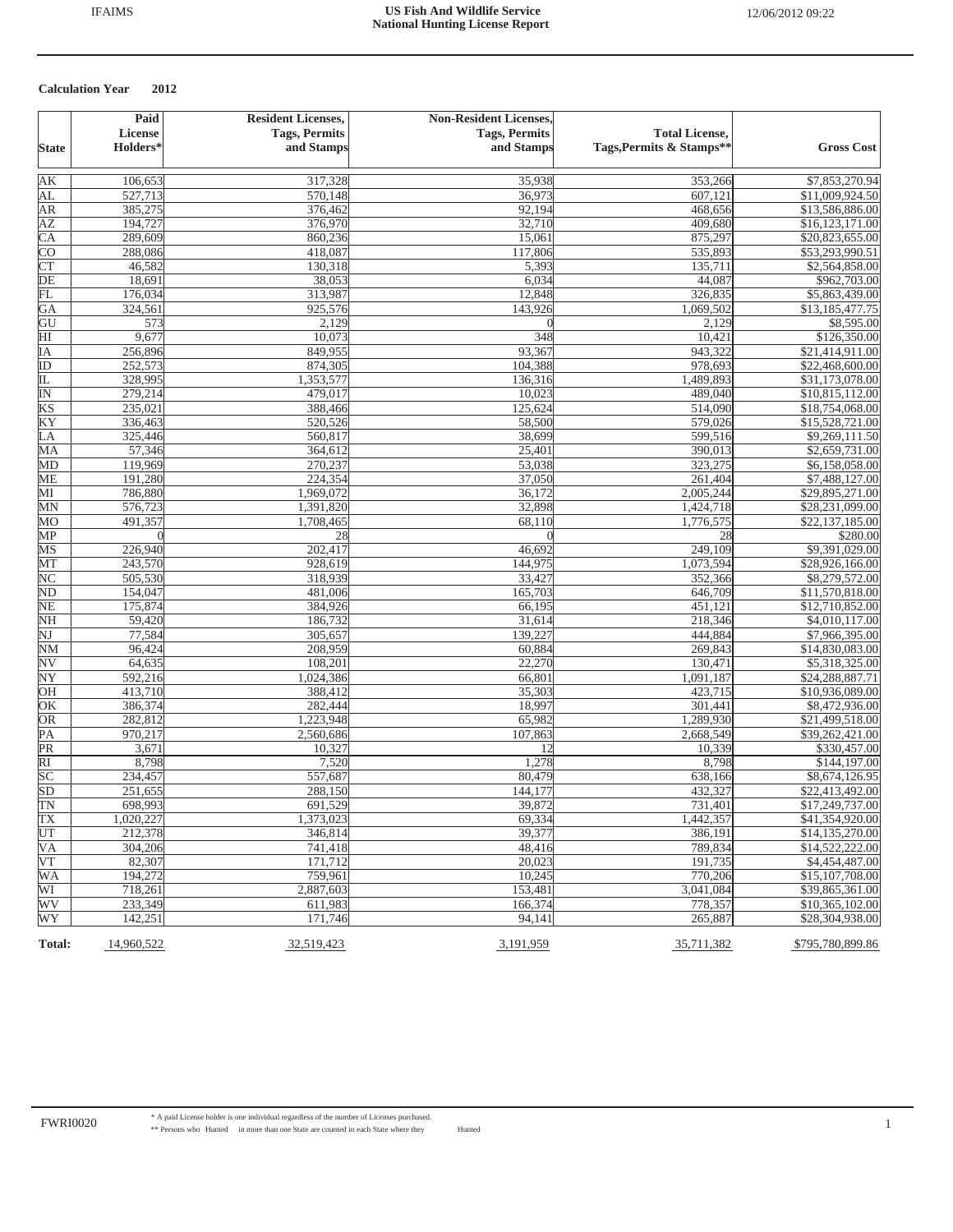|                        | Paid                              | <b>Resident Licenses,</b>          | <b>Non-Resident Licenses,</b> |                                                   |                                    |
|------------------------|-----------------------------------|------------------------------------|-------------------------------|---------------------------------------------------|------------------------------------|
|                        | <b>License</b><br><b>Holders*</b> | <b>Tags, Permits</b><br>and Stamps | <b>Tags, Permits</b>          | <b>Total License,</b><br>Tags, Permits & Stamps** |                                    |
| <b>State</b>           |                                   |                                    | and Stamps                    |                                                   | <b>Gross Cost</b>                  |
| AK                     | 101,750                           | 211,655                            | 38,418                        | 250,073                                           | \$7,990,838.00                     |
| AL                     | 540,098                           | 586,479                            | 39,483                        | 625,962                                           | \$11,451,574.50                    |
| <b>AR</b>              | 390,932                           | 384,740                            | 97,203                        | 481,943                                           | \$14,035,081.00                    |
| ΑZ                     | 191,834                           | 377,308                            | 34,309                        | 411,617                                           | \$16,601,597.00                    |
| $\overline{\text{CA}}$ | 293,263                           | 813,895                            | 14,840                        | 828,735                                           | \$19,513,262.00                    |
| <b>CO</b>              | 294,186                           | 408,997                            | 129,737                       | 538,734                                           | \$56,200,410.00                    |
| $\overline{\text{CT}}$ | 50,066                            | 123,549                            | 6,812                         | 130,361                                           | \$2,258,327.00                     |
| $\overline{DE}$        | 19,271                            | 39,377                             | 6,126                         | 45,503                                            | \$958,602.00                       |
| FL                     | 176,539                           | 315,149                            | 12,824                        | 327,973                                           | \$5,956,378.00                     |
| GA                     | 307,436                           | 1,085,860                          | 99,734                        | 1,185,594                                         | \$12,889,708.00                    |
| GU                     | 633                               | 1,543                              |                               | 1,543                                             | \$18,595.00                        |
| $\overline{\rm HI}$    | 9,002                             | 9,265                              | 388                           | 9,653                                             | \$160,067.00                       |
| ĪΑ                     | 264,699                           | 861,164                            | 104,695                       | 965,859                                           | \$20,749,084.00                    |
| ID                     | 254,195                           | 836,142                            | 110,717                       | 946,859                                           | \$23,898,310.00                    |
| IL                     | 333,061                           | 1,379,647                          | 140,615                       | 1,520,262                                         | \$31,346,288.00                    |
| ΙN                     | 272,282                           | 453,958                            | 18,916                        | 472,874                                           | \$10,371,579.00                    |
| KS                     | 214,107                           | 370,925<br>478,817                 | 118,803                       | 489,728                                           | \$16,999,994.00                    |
| KY                     | 328,321                           |                                    | 59,165                        | 537,982                                           | \$15,002,646.00                    |
| LA                     | 314,846                           | 255,273                            | 15,440                        | 270,713                                           | \$5,281,036.00                     |
| MA                     | 59,470<br>121,982                 | 220,371                            | 14,480                        | 234,851                                           | \$1,901,273.50                     |
| MD<br><b>ME</b>        | 193,436                           | 273,387<br>224,150                 | 52,634<br>39,917              | 326,021<br>264,067                                | \$6,213,687.00<br>\$7,817,045.00   |
| МI                     | 795,535                           | 1,972,389                          | 36,840                        | 2,009,229                                         | \$27,922,523.00                    |
| MN                     | 581,828                           | 1,433,677                          | 37,891                        | 1,471,568                                         | \$28,161,147.00                    |
| MO                     | 485,413                           | 1,677,486                          | 85,249                        | 1,762,735                                         | \$19,650,761.00                    |
| MP                     | 199                               | 199                                | $\theta$                      | 199                                               | \$1,762.00                         |
| MS                     | 232,546                           | 211,834                            | 47,211                        | 259,045                                           | \$9,722,600.00                     |
| MТ                     | 245,550                           | 918,255                            | 147,003                       | 1,065,258                                         | \$28,706,032.00                    |
| NC                     | 494,005                           | 339,100                            | 33,269                        | 372,369                                           | \$8,287,162.00                     |
| ND                     | 156,906                           | 486,519                            | 169,946                       | 656,465                                           | \$11,335,484.00                    |
| NE                     | 175,944                           | 381,632                            | 66,734                        | 448,366                                           | \$13,271,312.00                    |
| <b>NH</b>              | 59,154                            | 185,550                            | 31,756                        | 217,306                                           | \$4,030,447.00                     |
| $\overline{\text{NJ}}$ | 79,539                            | 304,286                            | 139,418                       | 443,704                                           | \$7,710,953.00                     |
| $NM$                   | 102,463                           | 206,116                            | 61,041                        | 267,157                                           | \$14,768,524.00                    |
| N <sub>V</sub>         | 63,709                            | 106,174                            | 20,024                        | 126,198                                           | \$5,024,711.00                     |
| $\overline{\text{NY}}$ | 676,669                           | 682,624                            | $\overline{50,030}$           | 732,654                                           | \$27,435,282.00                    |
| OH                     | 408,142                           | 383,689                            | 33,802                        | 417,491                                           | \$10,690,698.00                    |
| OK                     | 379,884                           | 286,633                            | 19,154                        | 305,787                                           | \$8,652,811.00                     |
| OR                     | 283,749                           | 1,251,311                          | 66,853                        | 1,318,164                                         | \$22,342,697.00                    |
| $\overline{PA}$        | 927,655                           | 2,420,482                          | 106,103                       | 2,526,585                                         | \$36,241,937.00                    |
| PR                     | 171                               | 165                                | 6                             | 171                                               | \$4,485.00                         |
| $\overline{RI}$        | 8,858                             |                                    | $\Omega$                      | $\sqrt{ }$                                        | \$0.00                             |
| SC                     | 223,008                           | 521,272                            | 46,524                        | 567,796                                           | \$7,588,376.00                     |
| SD<br>TN               | 256,191<br>700,621                | 293,922<br>716,015                 | 147,342<br>40,221             | 441,264<br>756,236                                | \$22,881,108.00<br>\$17,697,586.00 |
| TX                     |                                   |                                    | 72,228                        | 1,473,969                                         | \$39,372,737.00                    |
| UT                     | 1,024,520<br>207,232              | 1,401,741<br>332,941               | 41,269                        | 374,210                                           | \$13,657,156.00                    |
| VA                     | 307,642                           | 761,976                            | 48,683                        | 810,659                                           | \$14,801,100.00                    |
| VI                     |                                   |                                    |                               |                                                   | \$30.00                            |
| $\overline{\text{VT}}$ | 83,681                            | 168,252                            | 19,816                        | 188,068                                           | \$4,375,476.00                     |
| WA                     | 196,276                           | 765,797                            | 9,231                         | 775,028                                           | \$13,972,402.00                    |
| WI                     | 716,504                           | 2,821,750                          | 150,322                       | 2,972,072                                         | \$39,367,383.00                    |
| WV                     | 234,192                           | 607,435                            | 160,564                       | 767,999                                           | \$10,272,645.00                    |
| WY                     | 135,336                           | 166,777                            | 94,196                        | 260,973                                           | \$28,395,536.00                    |
|                        |                                   |                                    |                               |                                                   |                                    |
| Total:                 | 14,974,534                        | 31,517,650                         | 3,137,985                     | 34,655,635                                        | \$783,958,245.00                   |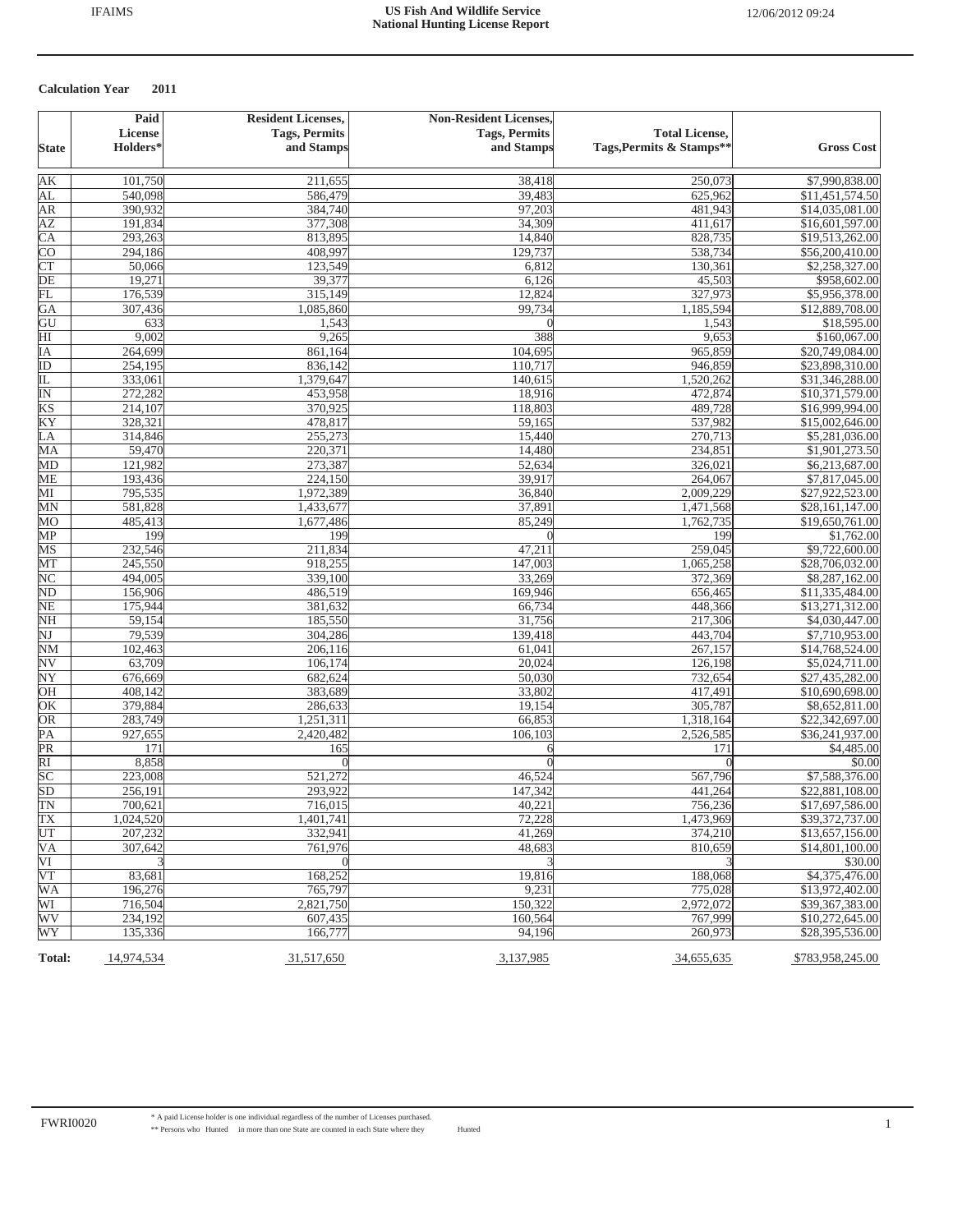|                              | Paid                 | <b>Resident Licenses,</b> | <b>Non-Resident Licenses,</b> |                          |                                    |
|------------------------------|----------------------|---------------------------|-------------------------------|--------------------------|------------------------------------|
|                              | <b>License</b>       | <b>Tags, Permits</b>      | <b>Tags, Permits</b>          | <b>Total License,</b>    |                                    |
| <b>State</b>                 | Holders <sup>*</sup> | and Stamps                | and Stamps                    | Tags, Permits & Stamps** | <b>Gross Cost</b>                  |
| AК                           | 97,858               | 198,929                   | 40,628                        | 239,557                  | \$8,223,411.00                     |
| AL                           | 264,710              | 243,626                   | 43,829                        | 287,455                  | \$12,337,241.00                    |
| AR                           | 381,521              | 345,071                   | 89,408                        | 434,479                  | \$12,990,082.00                    |
| <b>AZ</b>                    | 201,627              | 380,351                   | 38,810                        | 419,161                  | \$16,729,408.00                    |
| $\overline{\text{CA}}$       | 296,623              | 821,038                   | 15,656                        | 836,694                  | \$18,898,487.00                    |
| <b>CO</b>                    | 294,186              | 408,997                   | 129,737                       | 538,734                  | \$56,200,410.14                    |
| CT                           | 49,493               | 118,086                   | 6,561                         | 124,647                  | \$2,159,189.00                     |
| DE                           | 18,746               | 40,912                    | 6,650                         | 47,562                   | \$982,528.00                       |
| 冗                            | 170,554              | 309,961                   | 12,484                        | 322,445                  | \$5,851,620.00                     |
| GA                           | 302,190              | 1,148,116                 | 106,255                       | 1,254,371                | \$13,453,679.00                    |
| GU                           | 549                  | 1,841                     | $\Omega$                      | 1,841                    | \$21,155.00                        |
| HI                           | 7,407                | 7,515                     | 288                           | 7,803                    | \$261,851.00                       |
| IΑ                           | 271,434              | 854,462                   | 116,689                       | 971,151                  | \$20,893,131.00                    |
| ID                           | 256,664              | 847,959                   | 111,337                       | 959,296                  | \$23,872,335.00                    |
| 正                            | 301,688              | 1,337,971                 | 129,887                       | 1,467,858                | \$26,373,550.00                    |
| $\overline{\mathbb{N}}$      | 264,323              | 432,866                   | 19,113                        | 451,979                  | \$9,877,817.00                     |
| KS                           | 214,107              | 370,925                   | 118,803                       | 489,728                  | \$16,999,994.00                    |
| KY                           | 339,483              | 499,322                   | 63,664                        | 562,986                  | \$15,167,121.00                    |
| LA                           | 304,661              | 248,152                   | 16,787                        | 264,939                  | \$5,483,530.00                     |
| MA                           | 57,153               | 209,850                   | 14,596                        | 224,446                  | \$1,826,221.00                     |
| MD                           | 120,630              | 268,935                   | 52,839                        | 321,774                  | \$6,182,140.00                     |
| <b>ME</b>                    | 196,160              | 233,404                   | 43,089                        | 276,493                  | \$8,233,351.00                     |
| MI                           | 790,789              | 1,939,308                 | 36,407                        | 1,975,715                | \$27,705,005.00                    |
| MN                           | 579,060              | 1,384,613                 | 35,263                        | 1,419,876                | \$30,515,932.00                    |
| MO                           | 480,883              | 1,648,597                 | 79,874                        | 1,728,471                | \$19,484,882.50                    |
| MP                           | 132                  | 132                       | $\theta$                      | 132                      | \$1,250.00                         |
| MS                           | 238,036              | 277,109                   | 85,839                        | 362,948                  | \$11,848,479.00                    |
| MT                           | 243,751              | 890,881                   | 149,101                       | 1,039,982                | \$29,139,457.00                    |
| NC                           | 475,375              | 341,331                   | 31,724                        | 373,055                  | \$7,924,776.00                     |
| N <sub>D</sub>               | 163,174              | 494,585                   | 182,938                       | 677,523                  | \$11,931,333.00                    |
| $\overline{\text{NE}}$       | 177,939              | 392,345                   | 66,867                        | 459,212                  | \$11,773,291.00                    |
| NH<br>$\overline{\text{NJ}}$ | 59,768               | 188,368                   | 33,996                        | 222,364                  | \$3,897,560.00                     |
| $\overline{\text{NM}}$       | 76,398               | 304,053                   | 151,013                       | 455,066                  | \$7,778,910.00                     |
| $\overline{\textrm{NV}}$     | 100,346<br>65,047    | 234,694<br>108,446        | 61,959<br>19,468              | 296,653<br>127,914       | \$14,469,466.00                    |
|                              |                      |                           |                               |                          | \$5,487,441.00                     |
| NY<br>OH                     | 597,006<br>395,567   | 846,500<br>1,022,683      | 52,536<br>61,594              | 899,036<br>1,084,277     | \$18,673,805.00<br>\$21,590,929.00 |
| OK                           | 356,257              | 272,870                   | 19,644                        | 292,514                  | \$8,207,442.50                     |
| OR                           | 279,893              | 256,945                   | 22,948                        | 279,893                  | \$21,747,044.00                    |
| $\overline{PA}$              | 925,885              | 2,423,730                 | 112,646                       | 2,536,376                | \$36,277,899.00                    |
| $\overline{\text{PR}}$       | 171                  | 165                       |                               | 171                      | \$4,485.00                         |
| $\overline{RI}$              | 9,075                | 31,677                    | 2,951                         | 34,628                   | \$466,700.00                       |
| $\overline{SC}$              | 204,445              | 509,188                   | 49,344                        | 558,532                  | \$7,791,890.00                     |
| $\overline{SD}$              | 259,159              | 290,009                   | 149,528                       | 439,537                  | \$23,023,162.00                    |
| $\overline{TN}$              | 671,120              | 735,592                   | 47,523                        | 783,115                  | \$17,578,362.00                    |
| TX                           | 1,020,779            | 1,516,381                 | 79,703                        | 1,596,084                | \$38,467,137.00                    |
| UT                           | 165,033              | 276,354                   | 16,341                        | 292,695                  | \$12,005,639.00                    |
| VA                           | 307,995              | 754,081                   | 48,445                        | 802,526                  | \$14,910,326.00                    |
| VI                           |                      |                           | $\Omega$                      |                          | \$25.00                            |
| VT                           | 84,044               | 154,254                   | 18,710                        | 172,964                  | \$3,913,269.50                     |
| <b>WA</b>                    | 209,050              | 753,609                   | 9,562                         | 763,171                  | \$12,665,937.00                    |
| WI                           | 721,399              | 2,740,233                 | 147,648                       | 2,887,881                | \$39,526,225.00                    |
| WV                           | 229,115              | 579,073                   | 157,310                       | 736,383                  | \$9,792,622.00                     |
| WY                           | 149,581              | 177,238                   | 101,394                       | 278,632                  | \$25,267,335.00                    |
|                              |                      |                           |                               |                          |                                    |
| <b>Total:</b>                | 14,448,040           | 30,873,334                | 3,209,392                     | 34,082,726               | \$776,886,267.64                   |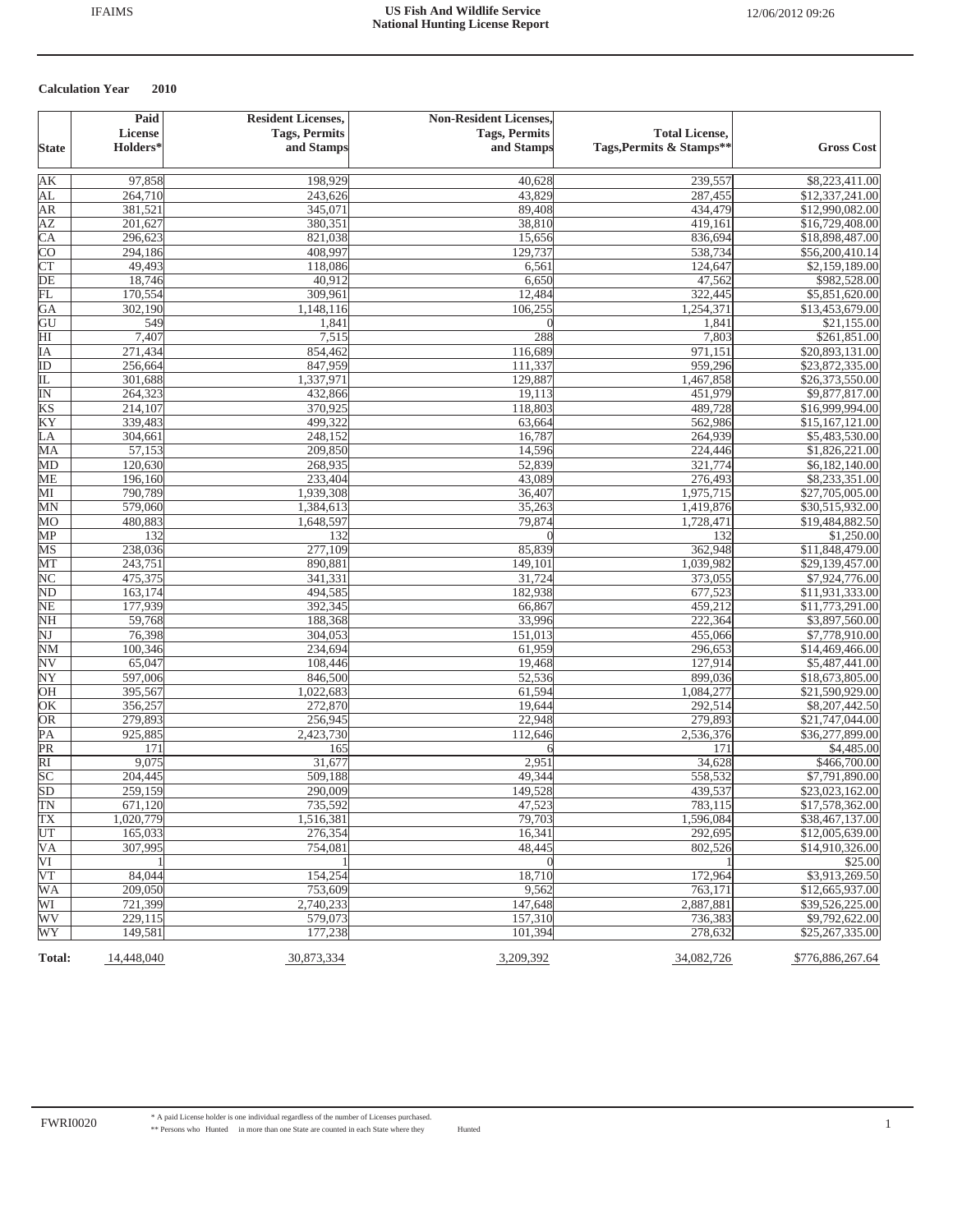|                          | Paid              | <b>Resident Licenses,</b> | <b>Non-Resident Licenses,</b> |                          |                                  |
|--------------------------|-------------------|---------------------------|-------------------------------|--------------------------|----------------------------------|
|                          | <b>License</b>    | <b>Tags, Permits</b>      | <b>Tags, Permits</b>          | <b>Total License,</b>    |                                  |
| <b>State</b>             | <b>Holders*</b>   | and Stamps                | and Stamps                    | Tags, Permits & Stamps** | <b>Gross Cost</b>                |
|                          |                   |                           |                               |                          |                                  |
| AК<br>AL                 | 96,979<br>264,640 | 186,411<br>242,913        | 41,177<br>48,270              | 227,588<br>291.183       | \$8,294,701.00<br>\$9,839,680.50 |
| AR                       | 380,931           | 338,617                   | 85,386                        | 424,003                  | \$12,693,613.00                  |
| <b>AZ</b>                | 202,976           | 388,920                   | 39,749                        | 428,669                  | \$12,280,563.00                  |
| CA                       | 300,615           | 825,163                   | 16,076                        | 841,239                  | \$17,845,320.00                  |
| <b>CO</b>                | 306,179           | 421,610                   | 144,688                       | 566,298                  | \$60,506,720.62                  |
| CT                       | 48,857            | 121,226                   | 6,520                         | 127,746                  | \$2,196,738.00                   |
| $\overline{DE}$          | 19,890            | 38,235                    | 6,640                         | 44,875                   | \$695,407.00                     |
| 冗                        | 170,282           | 151,755                   | 7,315                         | 159,070                  | \$3,505,738.00                   |
| GA                       | 273,272           | 11,144,110                | 91,880                        | 11,235,990               | \$12,644,387.00                  |
| GU                       | 688               | 2,268                     |                               | 2,268                    | \$26,030.00                      |
| $\overline{\mathrm{HI}}$ | 6,856             | 7,407                     | 405                           | 7,812                    | \$311,863.00                     |
| IΑ                       | 290,171           | 867,568                   | 123,276                       | 990,844                  | \$21,034,376.00                  |
| $\overline{ID}$          | 255,077           | 803,594                   | 109,413                       | 913,007                  | \$24,626,269.49                  |
| IL                       | 328,975           | 1,313,394                 | 117,739                       | 1,431,133                | \$25,061,725.00                  |
| $\overline{\mathbb{N}}$  | 265,709           | 441,708                   | 19,092                        | 460,800                  | \$9,844,371.00                   |
| KS                       | 208,992           | 359,666                   | 125,425                       | 485,091                  | \$15,954,973.00                  |
| KY                       | 347,848           | 547,486                   | 68,346                        | 615,832                  | \$13,675,086.00                  |
| LA                       | 293,224           | 242,001                   | 15,133                        | 257,134                  | \$5,271,430.00                   |
| MA                       | 59,158            | 205,422                   | 15,223                        | 220,645                  | \$1,708,890.00                   |
| MD                       | 123,994           | 286,759                   | 51,989                        | 338,748                  | \$6,281,837.00                   |
| <b>ME</b>                | 195,568           | 233,731                   | 45,044                        | 278,775                  | \$8,376,129.00                   |
| MІ                       | 802,299           | 1,951,005                 | 35,627                        | 1,986,632                | \$28,058,824.00                  |
| MN                       | 578,244           | 1,419,790                 | 36,985                        | 1,456,775                | \$30,906,261.00                  |
| MO                       | 483,911           | 1,657,837                 | 77,924                        | 1,735,761                | \$18,620,715.00                  |
| MP                       | 388               | $\Omega$                  | $\Omega$                      | $\theta$                 | \$0.00                           |
| MS                       | 231,865           | 249,903                   | 83,461                        | 333,364                  | \$10,925,298.00                  |
| MT                       | 240,613           | 893,984                   | 150,788                       | 1,044,772                | \$29,960,368.00                  |
| $\overline{\text{NC}}$   | 460,577           | 516,568                   | 31,016                        | 547,584                  | \$11,449,926.00                  |
| N <sub>D</sub>           | 156,713           | 481,847                   | 168,102                       | 649,949                  | \$11,222,738.00                  |
| $\overline{\text{NE}}$   | 171,419           | 384,883                   | 64,780                        | 449,663                  | \$10,827,024.00                  |
| <b>NH</b>                | 61,076            | 186,513                   | 35,651                        | 222,164                  | \$3,916,718.00                   |
| $\overline{\text{NJ}}$   | 80,246            | 273,554                   | 158,161                       | 431,715                  | \$6,703,069.00                   |
| $\overline{\text{NM}}$   | 94,243            | 180,270                   | 51,376                        | 231,646                  | \$14,863,403.95                  |
| $\overline{\textrm{NV}}$ | 64,031            | 117,058                   | 18,081                        | 135,139                  | \$6,643,830.00                   |
| NY                       | 594,992           | 849,362                   | 51,951                        | 901,313                  | \$18,658,617.00                  |
| OH                       | 400,736           | 1,108,742                 | 55,292                        | 1,164,034                | \$22,324,409.00                  |
| OK                       | 362,806           | 262,180                   | 19,210                        | 281,390                  | \$8,581,915.00                   |
| OR                       | 279,937           | 1,254,534                 | 67,735                        | 1,322,269                | \$21,530,321.00                  |
| PA                       | 943,222           | 2,444,455                 | 118,305                       | 2,562,760                | \$36,085,947.00                  |
| PR                       | 250               | 243                       |                               | 250                      | \$6,320.00                       |
| $\overline{RI}$          | 9,075             | 31,677                    | 2,951                         | 34,628                   | \$466,700.00                     |
| SC                       | 205,059           | 484,848                   | 50,512                        | 535,360                  | \$7,826,729.00                   |
| $\overline{SD}$          | 248,495           | 279,219                   | 138,922                       | 418,141                  | \$21,712,899.00                  |
| $\overline{\text{TN}}$   | 667,606           | 784,988                   | 47,956                        | 832,944                  | \$18,365,550.00                  |
| TX                       | 1,012,446         | 1,461,787                 | 77,324                        | 1,539,111                | \$37,900,386.00                  |
| UT                       | 157,217           | 254,291                   | 13,221                        | 267,512                  | \$11,614,990.00                  |
| VA                       | 318,993           | 744,018                   | 50,997                        | 795,015                  | \$11,159,081.00                  |
| VI                       |                   |                           |                               |                          | \$25.00                          |
| $\overline{\text{VT}}$   | 84.044            | 154,254                   | 18,710                        | 172,964                  | \$3,913,269.50                   |
| <b>WA</b>                | 197,260           | 771,360                   | 10,649                        | 782,009                  | \$12,805,494.00                  |
| WI                       | 721,851           | 2,918,716                 | 153,720                       | 3,072,436                | \$39,893,420.00                  |
| WV                       | 237,343           | 590,074                   | 163,375                       | 753,449                  | \$10,254,920.00                  |
| WY                       | 145,952           | 171,476                   | 95,007                        | 266,483                  | \$24,479,904.00                  |
| Total:                   | 14,453,794        | 42,049,404                | 3,226,582                     | 45,275,986               | \$764,354,919.06                 |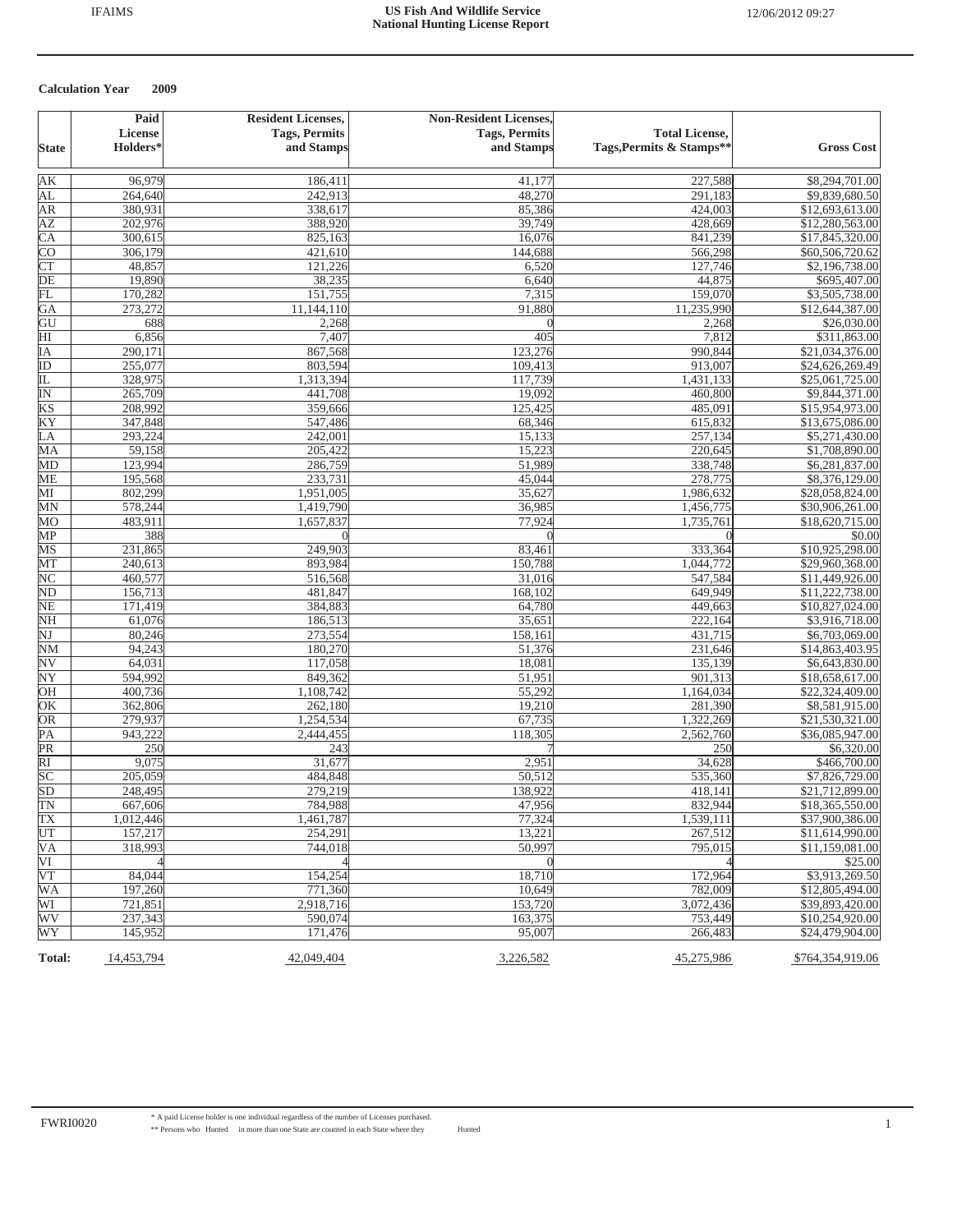|                        | Paid       | <b>Resident Licenses,</b> | <b>Non-Resident Licenses,</b> |                          |                   |
|------------------------|------------|---------------------------|-------------------------------|--------------------------|-------------------|
|                        | License    | <b>Tags, Permits</b>      | <b>Tags, Permits</b>          | <b>Total License,</b>    |                   |
| <b>State</b>           | Holders*   | and Stamps                | and Stamps                    | Tags, Permits & Stamps** | <b>Gross Cost</b> |
|                        |            |                           |                               |                          |                   |
| AK                     | 96,979     | 186,411                   | 41,177                        | 227,588                  | \$8,294,701.00    |
| AL                     | 255,923    | 238,147                   | 45,752                        | 283,899                  | \$9,142,414.00    |
| ΑR                     | 354,042    | 311,875                   | 76,823                        | 388,698                  | \$11,822,434.00   |
| ΑZ                     | 202,976    | 388,920                   | 39,749                        | 428,669                  | \$12,305,962.00   |
| СA                     | 295,163    | 815,259                   | 15,441                        | 830,700                  | \$16,859,950.00   |
| $\overline{\text{CO}}$ | 306,179    | 421,610                   | 144,688                       | 566,298                  | \$60,506,720.62   |
| <b>CT</b>              | 48,857     | 121,226                   | 6,520                         | 127,746                  | \$2,196,738.00    |
| DE                     | 19,681     | 39,511                    | 5,445                         | 44,956                   | \$678,313.00      |
| FL                     | 167,524    | 269,212                   | 11,431                        | 280,643                  | \$5,002,224.00    |
| GA                     | 390,892    | 1,136,358                 | 98,756                        | 1,235,114                | \$13,343,118.00   |
| HI                     | 8,741      | 9,002                     | 370                           | 9,372                    | \$369,812.00      |
| IΑ                     | 291,424    | 890,684                   | 118,680                       | 1,009,364                | \$20,357,714.00   |
| ID                     | 255,077    | 803,594                   | 109,413                       | 913,007                  | \$24,626,269.49   |
| IL                     | 328,975    | 1,313,394                 | 117,739                       | 1,431,133                | \$25,541,550.00   |
| $\overline{\text{IN}}$ | 265,709    | 441,708                   | 19,092                        | 460,800                  | \$9,844,371.00    |
| KS                     | 209,170    | 361,922                   | 119,555                       | 481,477                  | \$15,484,151.00   |
| ΚY                     | 347,848    | 547,486                   | 68,346                        | 615,832                  | \$13,675,085.95   |
| LA                     | 269,471    | 225,656                   | 11,962                        | 237,618                  | \$4,766,408.00    |
| MА                     | 57,193     | 204,875                   | 15,140                        | 220,015                  | \$2,130,538.00    |
| MD                     | 118,708    | 257,355                   | 46,424                        | 303,779                  | \$5,832,018.00    |
| ME                     | 195,568    | 233,731                   | 45,044                        | 278,775                  | \$8,376,129.00    |
| 'М                     | 814,643    | 1,994,405                 | 35,631                        | 2,030,036                | \$28,102,574.00   |
| MN                     | 578,244    | 1,419,790                 | 36,985                        | 1,456,775                | \$30,906,261.00   |
| MO                     | 487,442    | 1,658,341                 | 77,963                        | 1,736,304                | \$18,620,774.00   |
| MS                     | 225,150    | 239,955                   | 74,268                        | 314,223                  | \$10,061,298.00   |
| MТ                     | 240,613    | 893,984                   | 150,788                       | 1,044,772                | \$29,960,368.00   |
| NC                     | 440,896    | 499,240                   | 23,534                        | 522,774                  | \$10,762,393.00   |
| ND                     | 152,691    | 473,980                   | 162,983                       | 636,963                  | \$11,934,556.00   |
| NE                     | 171,419    | 384,883                   | 64,780                        | 449,663                  | \$10,827,024.00   |
| NΗ                     | 61.076     | 186,513                   | 35,651                        | 222,164                  | \$3,916,718.00    |
| NJ                     | 80,246     | 273,554                   | 158,161                       | 431,715                  | \$6,703,069.00    |
| NΜ                     | 96,160     | 185,947                   | 26,240                        | 212,187                  | \$11,501,009.57   |
| NV                     | 64,031     | 117,058                   | 18,081                        | 135,139                  | \$6,643,830.00    |
| $\overline{\text{NY}}$ | 611,644    | 871,046                   | 51,809                        | 922,855                  | \$18,524,524.00   |
| ОH                     | 420,621    | 1,074,656                 | 47,265                        | 1,121,921                | \$21,295,630.00   |
| OК                     | 345,020    | 259,085                   | 18,515                        | 277,600                  | \$7,190,647.75    |
| <b>OR</b>              | 279,937    | 1,254,534                 | 67,735                        | 1,322,269                | \$21,530,321.00   |
| PА                     | 981,124    | 2,498,414                 | 123,913                       | 2,622,327                | \$38,282,675.00   |
| $\overline{RI}$        | 9,075      | 31,677                    | 2,951                         | 34,628                   | \$466,700.00      |
| SC                     | 199,540    | 469,286                   | 48,487                        | 517,773                  | \$7,517,908.00    |
| $\overline{SD}$        | 239,419    | 265,645                   | 132,134                       | 397,779                  | \$20,369,527.00   |
| TΝ                     | 780,053    | 686,318                   | 38,920                        | 725,238                  | \$16,367,643.00   |
| TX                     | 1,005,226  | 1,435,884                 | 76,699                        | 1,512,583                | \$37,196,956.00   |
| UT                     | 157,217    | 254,291                   | 13,221                        | 267,512                  | \$11,614,989.85   |
| VА                     | 309,942    | 743,825                   | 51,002                        | 794,827                  | \$11,158,884.00   |
| VT                     | 83,708     | 147,470                   | 18,113                        | 165,583                  | \$3,805,123.00    |
| WA                     | 197,215    | 807,264                   | 30,474                        | 837,738                  | \$12,523,031.00   |
| WI                     | 721,851    | 2,918,716                 | 153,720                       | 3,072,436                | \$39,893,420.00   |
| WV                     | 237,343    | 590,074                   | 163,375                       | 753,449                  | \$10,254,920.00   |
| WY                     | 145,952    | 171,476                   | 95,007                        | 266,483                  | \$24,479,904.00   |
| <b>Total:</b>          | 14,623,598 | 32,025,247                | 3,155,952                     | 35,181,199               | \$753,569,299.23  |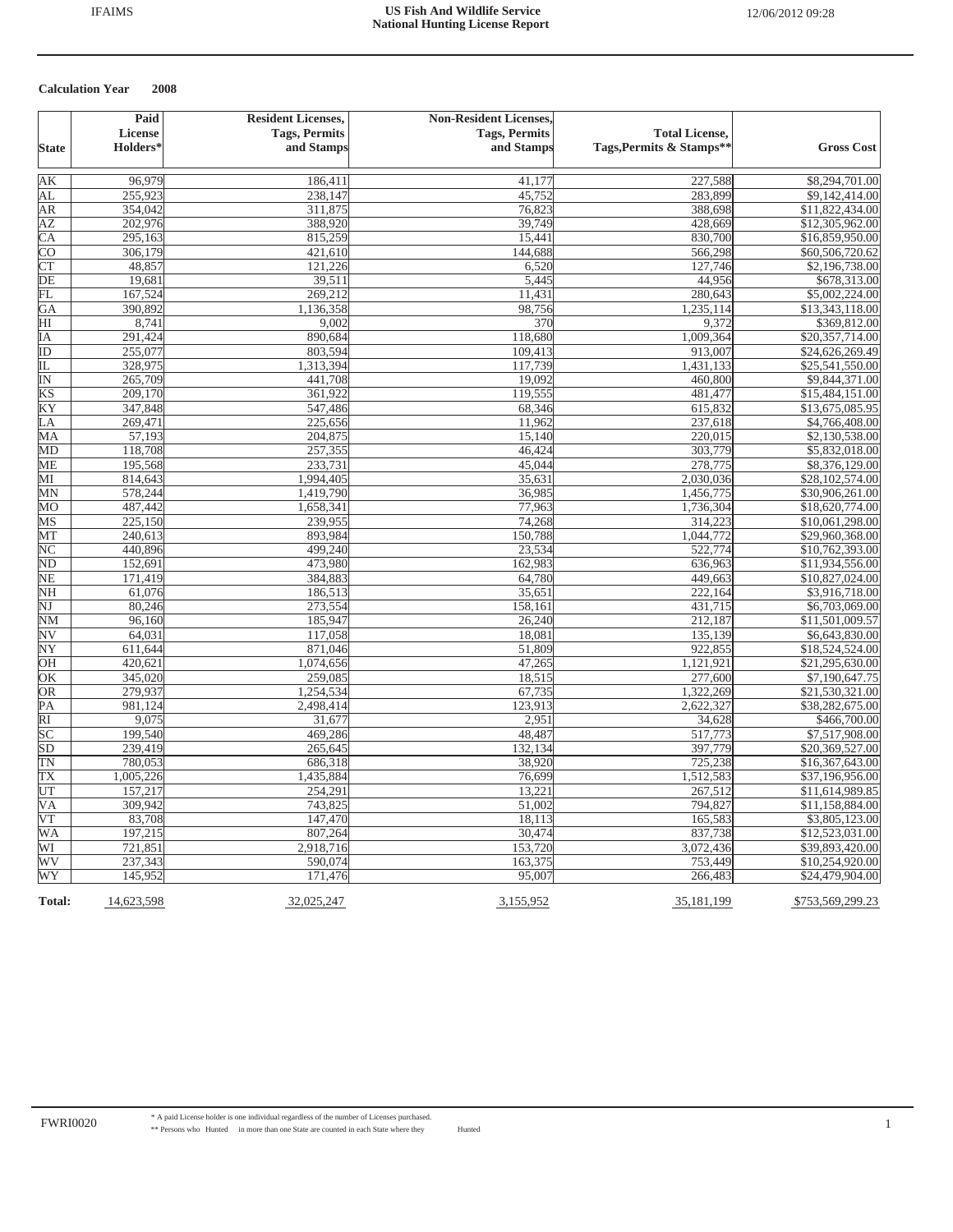|                        | Paid       | <b>Resident Licenses,</b> | <b>Non-Resident Licenses,</b> |                          |                            |
|------------------------|------------|---------------------------|-------------------------------|--------------------------|----------------------------|
|                        | License    | <b>Tags, Permits</b>      | <b>Tags, Permits</b>          | <b>Total License,</b>    |                            |
| <b>State</b>           | Holders*   | and Stamps                | and Stamps                    | Tags, Permits & Stamps** | <b>Gross Cost</b>          |
| lΑK                    | 99.954     | 186,809                   | 40,892                        | 227,701                  | \$8,578,916.00             |
| AL                     | 259,241    | 243,739                   | 45,921                        | 289,660                  | \$9,200,297.00             |
| ΑR                     | 375,737    | 334,590                   | 86,958                        | 421,548                  | \$11,946,536.00            |
| AΖ                     | 196,706    | 376,798                   | 38,634                        | 415,432                  | \$12,132,147.00            |
| СA                     | 299,303    | 816,592                   | 14,939                        | 831,531                  | \$16,571,836.00            |
| $\overline{\text{CO}}$ | 312,151    | 435,517                   | 145,718                       | 581,235                  | \$56,121,936.68            |
| <b>CT</b>              | 52,207     | 122,980                   | 6,463                         | 129,443                  | $\overline{$2,202,720.00}$ |
| DE                     | 19,472     | 26,411                    | 3,605                         | 30,016                   | \$660,482.00               |
| FL                     | 161,273    | 288,426                   | 6,298                         | 294,724                  | \$4,975,506.00             |
| GA                     | 314,569    | 904,205                   | 85,759                        | 989,964                  | \$13,815,998.00            |
| HI                     | 7,775      | 7,947                     | 345                           | 8,292                    | \$290,885.00               |
| IΑ                     | 280,398    | 862,654                   | 118,031                       | 980,685                  | \$19,677,199.00            |
| ID                     | 254,678    | 798,693                   | 103,501                       | 902,194                  | \$22,686,400.00            |
| IL                     | 336,203    | 1,211,238                 | 68,476                        | 1,279,714                | \$18,886,928.00            |
| IN                     | 282,261    | 427,296                   | 18,292                        | 445,588                  | \$10,593,068.00            |
| KS                     | 198,368    | 367,188                   | 103,785                       | 470,973                  | \$15,050,992.00            |
| ΚY                     | 343,456    | 542,084                   | 57,464                        | 599,548                  | \$12,124,216.00            |
| LA                     | 280,167    | 732,538                   | 29,257                        | 761,795                  | \$9,107,216.00             |
| MА                     | 59,016     | 208,403                   | 14,110                        | 222,513                  | \$2,193,378.00             |
| MD                     | 122,371    | 263,747                   | 46,983                        | 310,730                  | \$5,724,554.00             |
| МE                     | 199,102    | 207,998                   | 45,865                        | 253,863                  | \$7,482,779.00             |
| МI                     | 789,244    | 1,984,552                 | 34,265                        | 2,018,817                | \$27,841,230.00            |
| ΜN                     | 571,547    | 1,347,097                 | 30,292                        | 1,377,389                | \$29,191,889.00            |
| MО                     | 479,959    | 1,661,393                 | 69,665                        | 1,731,058                | \$17,994,472.20            |
| MS                     | 236,067    | 228,706                   | 45,974                        | 274,680                  | \$9,742,658.00             |
| MТ                     | 231,936    | 874,071                   | 126,775                       | 1,000,846                | \$26,589,819.00            |
| $_{\rm NC}$            | 427,608    | 466,203                   | 22,779                        | 488,982                  | \$9,832,703.00             |
| ND                     | 148,919    | 466,560                   | 153,726                       | 620,286                  | \$9,908,723.00             |
| NE                     | 170,785    | 345,503                   | 60,856                        | 406,359                  | \$10,010,804.00            |
| NΗ                     | 60,737     | 184,366                   | 36,195                        | 220,561                  | \$3,672,664.00             |
| NJ                     | 82,566     | 268,906                   | 146,896                       | 415,802                  | \$6,636,457.00             |
| NΜ                     | 105,966    | 277,339                   | 47,270                        | 324,609                  | \$8,448,884.70             |
| NV                     | 60,385     | 104,056                   | 16,546                        | 120,602                  | \$6,043,700.00             |
| $\overline{\text{NY}}$ | 573,970    | 880,449                   | 56,143                        | 936,592                  | \$19,416,047.00            |
| ΟH                     | 431,815    | 1,061,374                 | 43,243                        | 1,104,617                | \$20,864,113.00            |
| OК                     | 341,213    | 270,667                   | 17,706                        | 288,373                  | \$7,422,958.75             |
| OR                     | 279,140    | 1,264,238                 | 65,100                        | 1,329,338                | \$21,292,414.00            |
| PА                     | 1,006,293  | 2,688,120                 | 140,078                       | 2,828,198                | \$40,490,306.00            |
| RI                     | 8,940      | 28,615                    | 3,024                         | 31,639                   | \$444,453.00               |
| $\overline{SC}$        | 220,126    | 424,365                   | 55,600                        | 479,965                  | \$8,667,808.00             |
| SD                     | 243,123    | 260,033                   | 127,131                       | 387,164                  | \$17,901,593.00            |
| TΝ                     | 775,511    | 1,052,115                 | 41,710                        | 1,093,825                | \$16,681,793.00            |
| TX                     | 1,039,709  | 1,370,035                 | 74,329                        | 1,444,364                | \$36,499,640.00            |
| UT                     | 148,849    | 221,328                   | 10,573                        | 231,901                  | \$11,142,967.00            |
| VА                     | 317,239    | 742,489                   | 49,020                        | 791,509                  | \$10,878,718.00            |
| VT                     | 81,265     | 137,569                   | 17,027                        | 154,596                  | \$3,617,165.00             |
| WA                     | 197,135    | 918,096                   | 11,520                        | 929,616                  | \$12,663,409.95            |
| WI                     | 713,610    | 2,995,106                 | 148,124                       | 3,143,230                | \$37,803,913.00            |
| WV                     | 238,355    | 567,060                   | 170,989                       | 738,049                  | \$8,575,713.00             |
| WY                     | 139,064    | 163,911                   | 85,578                        | 249,489                  | \$23,411,676.00            |
| <b>Total:</b>          | 14,575,484 | 32,620,175                | 2,989,430                     | 35,609,605               | \$723,712,681.28           |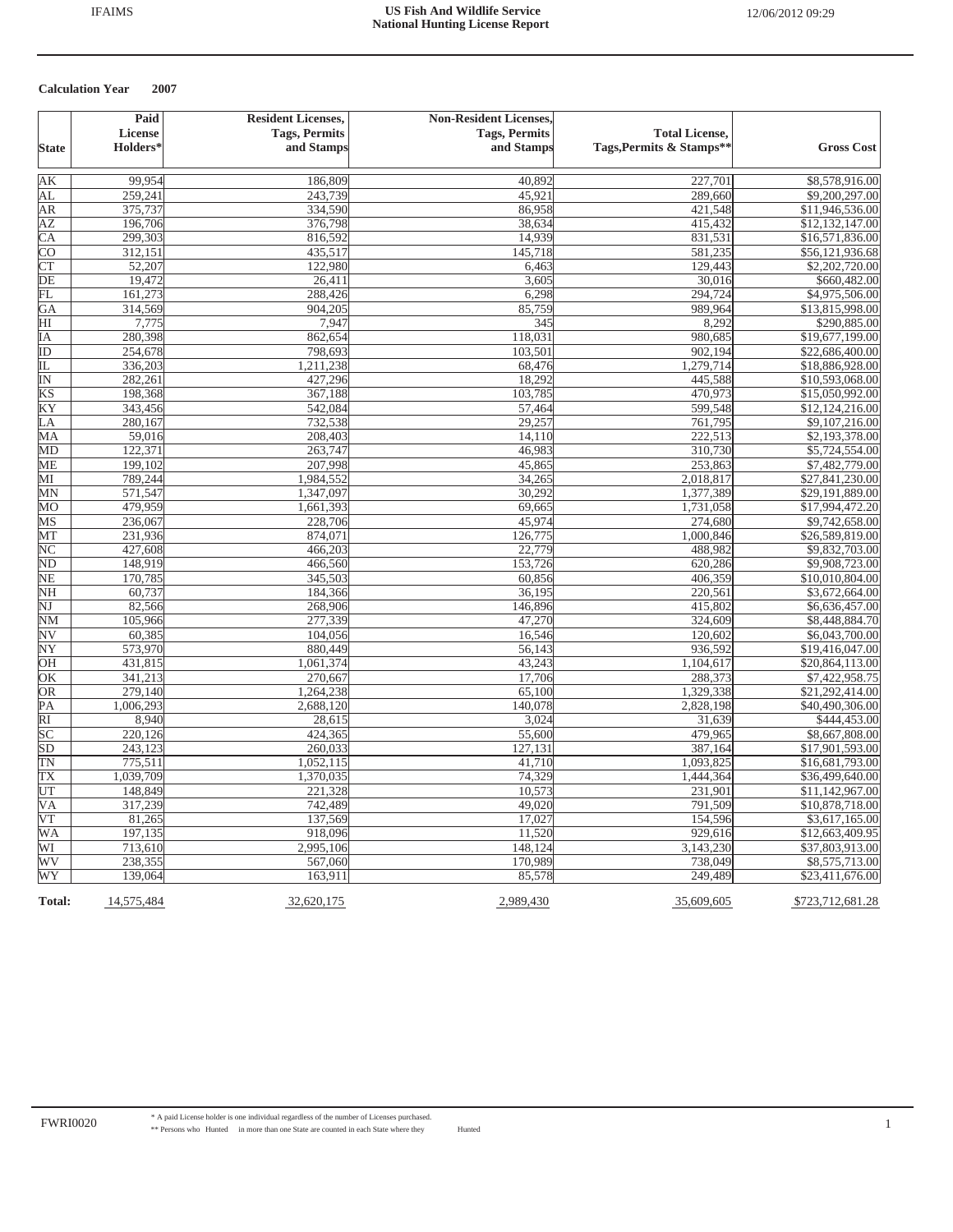|                         | Paid               | <b>Resident Licenses,</b> | <b>Non-Resident Licenses,</b> |                          |                                   |
|-------------------------|--------------------|---------------------------|-------------------------------|--------------------------|-----------------------------------|
|                         | License            | <b>Tags, Permits</b>      | <b>Tags, Permits</b>          | <b>Total License,</b>    |                                   |
| <b>State</b>            | Holders*           | and Stamps                | and Stamps                    | Tags, Permits & Stamps** | <b>Gross Cost</b>                 |
|                         |                    |                           |                               |                          |                                   |
| lΑK                     | 98,084             | 184,860                   | 38,188                        | 223,048                  | \$8,316,493.32                    |
| AL                      | 267,354            | 255,935                   | 46,285                        | 302,220                  | \$9,340,257.50                    |
| ΑR                      | 378,162            | 353,567                   | 69,255                        | 422,822                  | \$11,558,603.00                   |
| AZ                      | 182,044            | 356,639                   | 35,334                        | 391,973                  | \$10,802,988.00                   |
| CA                      | 305,962            | 818,810                   | 15,167                        | 833,977                  | \$15,961,754.00                   |
| $\overline{\text{CO}}$  | 318,971            | 437,720                   | 144,013                       | 581,733                  | \$54,554,105.00                   |
| <b>CT</b>               | 54,130             | 126,748                   | 6,563                         | 133,311                  | \$2,232,972.00                    |
| DE                      | 18,480             | 25,488                    | 3,480                         | 28,968                   | \$631,194.00                      |
| FL                      | 175,067            | 317,592                   | 6,761                         | 324,353                  | \$5,308,511.00                    |
| GA                      | 314,569            | 904,205                   | 85,759                        | 989,964                  | \$13,815,998.00                   |
| HI                      | 8,211              | 7,924                     | 385                           | 8,309                    | \$304,685.00                      |
| IΑ                      | 286,607            | 840,817                   | 122,013                       | 962,830                  | \$20,165,343.00                   |
| ID                      | 250,648            | 745,227                   | 101,597                       | 846,824                  | \$21,112,258.00                   |
| IL                      | 330,360            | 1,163,565                 | 58,367                        | 1,221,932                | \$17,545,905.00                   |
| $\overline{\mathbb{N}}$ | 250,573            | 486,458                   | 65,677                        | 552,135                  | \$11,183,328.00                   |
| KS                      | 202,274            | 375,169                   | 95,715                        | 470,884                  | \$13,006,749.00                   |
| ΚY                      | 350,544            | 593,701                   | 61,042                        | 654,743                  | \$12,935,123.00                   |
| LA                      | 277,108            | 567,984                   | 34,245                        | 602,229                  | \$9,707,094.00                    |
| MА                      | 69,500             | 228,081                   | 7,036                         | 235,117                  | \$2,393,180.00                    |
| MD                      | 120,914            | 140,825                   | 27,531                        | 168,356                  | \$5,644,267.00                    |
| МE                      | 205,600            | 212,677                   | 47,685                        | 260,362                  | \$7,670,701.00                    |
| MІ                      | 832,835            | 2,136,866                 | 37,848                        | 2,174,714                | \$26,635,311.00                   |
| MN                      | 571,581            | 1,367,077                 | 30,564                        | 1,397,641                | \$29,567,813.00                   |
| МO                      | 492,500            | 1,678,787                 | 63,600                        | 1,742,387                | \$18,378,130.00                   |
| MS                      | 234,797            | 234,614                   | 45,291                        | 279,905                  | \$9,790,388.00                    |
| MТ                      | 232,869            | 869,829                   | 137,713                       | 1,007,542                | \$26,064,256.00                   |
| NC                      | 438,172            | 474,710                   | 22,857                        | 497,567                  | \$9,754,920.00                    |
| ND                      | 147,240            | 439,770                   | 152,862                       | 592,632                  | \$7,601,066.00                    |
| NE                      | 165,952            | 346,686                   | 58,958                        | 405,644                  | \$9,491,764.00                    |
| NH                      | 62,587             | 186,919                   | 36,511                        | 223,430                  | \$3,721,195.00                    |
| NJ                      | 86,588             | 268,784                   | 149,305                       | 418,089                  | \$6,877,002.83                    |
| NΜ                      | 103,968            | 289,234                   | 49,056                        | 338,290                  | \$8,812,445.83                    |
| NV                      | 58,722             | 95,176                    | 15,267                        | 110,443                  | \$4,377,639.00                    |
| NY                      | 627,749            | 1,297,015                 | 78,902                        | 1,375,917                | \$20,249,675.00                   |
| ЮH                      | 442,214            | 1,136,798                 | 42,717                        | 1,179,515                | \$17,886,738.00                   |
| OK                      | 341,260            | 290,249                   | 17,340                        | 307,589                  | \$7,881,077.38                    |
| <b>OR</b>               | 283,327            | 1,267,747                 | 64,147                        | 1,331,894                | \$21,450,509.00                   |
| PА                      | 1,018,664          | 2,581,408                 | 137,216                       | 2,718,624                | \$39,877,828.00                   |
| $\overline{RI}$         | 9,302              | 31,124                    | 2,864                         | 33,988                   | \$460,313.00                      |
| SС                      | 210,136            | 404,917                   | 52,493                        | 457,410                  | \$8,137,508.00                    |
| SD                      | 232,053<br>730,495 | 254,561<br>1,261,792      | 115,666<br>40,485             | 370,227<br>1,302,277     | \$16,723,210.00                   |
| TΝ                      |                    |                           | 69,025                        |                          | \$13,960,929.00                   |
| TX                      | 1,073,847          | 1,225,635                 |                               | 1,294,660                | \$34,302,678.00                   |
| UT<br>VА                | 153,501<br>317,484 | 230,299<br>766,583        | 12,402<br>50,637              | 242,701<br>817,220       | \$10,953,575.00                   |
| VT                      | 86,512             | 150,749                   | 19,931                        | 170,680                  | \$11,247,707.00<br>\$3,749,295.25 |
| WA                      | 193,046            | 890,629                   | 11,856                        | 902,485                  | \$12,284,591.13                   |
| WI                      | 722,803            | 2,884,857                 | 145,752                       | 3,030,609                | \$35,768,454.00                   |
| WV                      | 254,222            | 741,278                   | 208,006                       | 949,284                  | \$10,123,221.00                   |
| WY                      | 136,839            | 163, 117                  | 79,026                        | 242,143                  | \$23,473,387.00                   |
| <b>Total:</b>           | 14,726,427         | 33,111,202                | 3,020,395                     | 36,131,597               | \$703,794,135.24                  |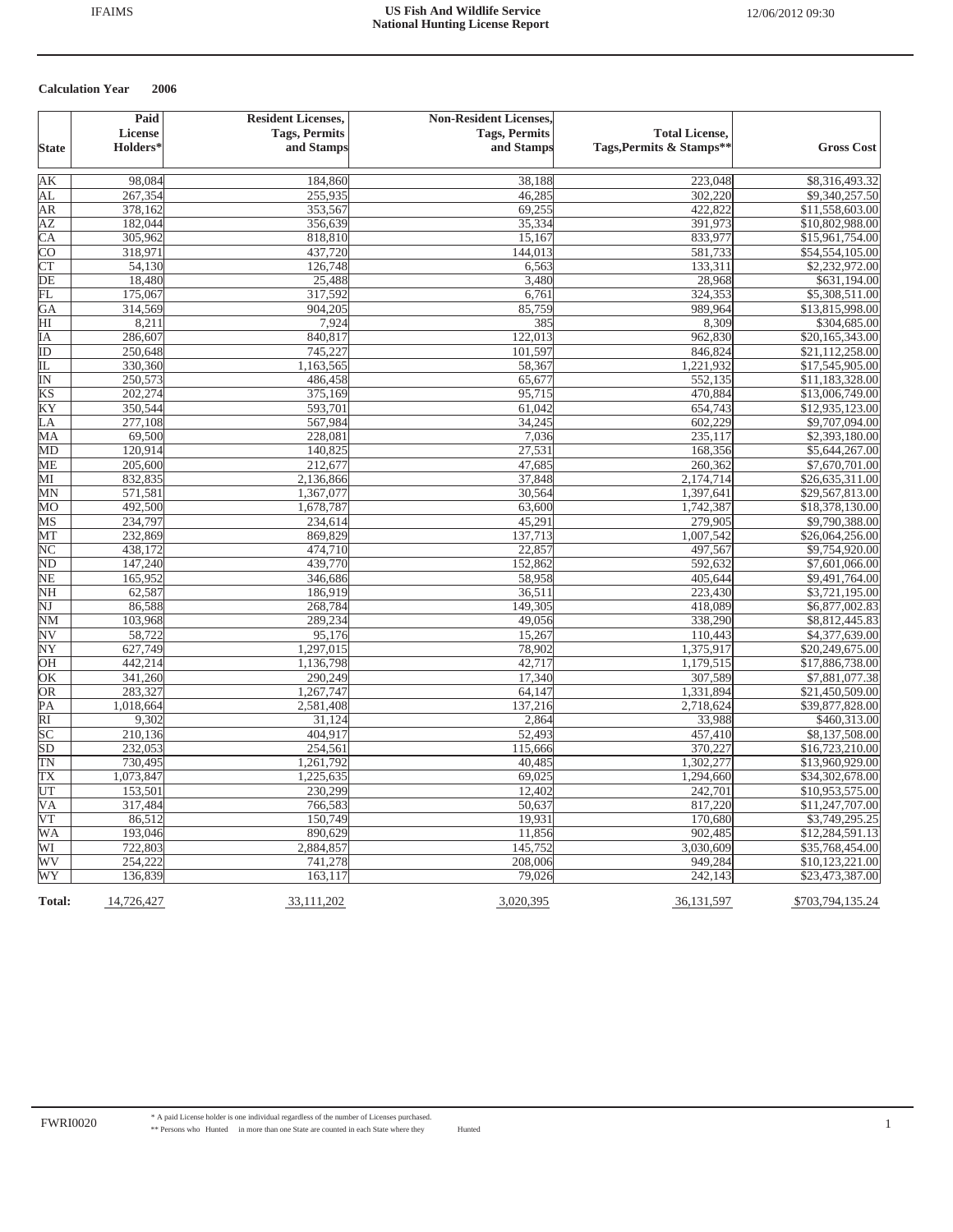|                          | Paid                 | <b>Resident Licenses,</b> | <b>Non-Resident Licenses,</b> |                          |                            |
|--------------------------|----------------------|---------------------------|-------------------------------|--------------------------|----------------------------|
|                          | License              | <b>Tags, Permits</b>      | <b>Tags, Permits</b>          | <b>Total License,</b>    |                            |
| <b>State</b>             | Holders <sup>*</sup> | and Stamps                | and Stamps                    | Tags, Permits & Stamps** | <b>Gross Cost</b>          |
| AК                       | 99,121               | 185,367                   | 37,848                        | 223,215                  | \$8,373,590.84             |
| ΑL                       | 270,229              | 255,022                   | 44,202                        | 299,224                  | \$9,077,910.50             |
| ΑR                       | 386,559              | 361,702                   | 76,406                        | 438,108                  | \$12,153,851.00            |
| AΖ                       | 181,467              | 362,036                   | 34,263                        | 396,299                  | \$10,486,835.00            |
| СA                       | 315,588              | 843,357                   | 15,334                        | 858,691                  | \$16,342,858.00            |
| CО                       | 309,801              | 388,842                   | 165,057                       | 553,899                  | \$52,287,530.00            |
| $\overline{\text{CT}}$   | 54,926               | 127,832                   | 6,462                         | 134,294                  | $\overline{$2,300,724.00}$ |
| DE                       | 20,066               | 28,682                    | 3,165                         | 31,847                   | \$633,008.00               |
| FL                       | 176,320              | 313,151                   | 8,028                         | 321,179                  | \$4,717,719.00             |
| GA                       | 331,795              | 870,755                   | 83,371                        | 954,126                  | \$13,091,634.00            |
| HI                       | 8,388                | 8,584                     | 316                           | 8,900                    | \$285,880.00               |
| ΙA                       | 269,014              | 768,276                   | 103,638                       | 871,914                  | \$17,578,690.00            |
| ID                       | 245,358              | 727,210                   | 96,883                        | 824,093                  | \$20,321,479.88            |
| IL                       | 293,994              | 1,057,549                 | 44,510                        | 1,102,059                | \$16,016,031.00            |
| $\overline{\text{IN}}$   | 232,819              | 421,894                   | 14,312                        | 436,206                  | \$14,943,634.00            |
| KS                       | 195,874              | 397,044                   | 71,902                        | 468,946                  | \$12,087,277.00            |
| ΚY                       | 347,379              | 608,399                   | 58,296                        | 666,695                  | \$12,649,252.00            |
| LA                       | 268,793              | 561,943                   | 34,614                        | 596,557                  | \$10,010,776.00            |
| МA                       | 56,662               | 204,885                   | 5,465                         | 210,350                  | \$1,931,205.00             |
| MD                       | 123,699              | 264,537                   | 29,384                        | 293,921                  | \$5,379,334.00             |
| ME                       | 201,136              | 217,930                   | 47,675                        | 265,605                  | \$7,127,981.00             |
| MI                       | 863,946              | 2,225,367                 | 40,864                        | 2,266,231                | \$27,557,693.00            |
| MN                       | 573,424              | 1,379,563                 | 34,196                        | 1,413,759                | \$27,543,644.00            |
| MО                       | 542,477              | 1,175,640                 | 54,396                        | 1,230,036                | \$19,013,206.50            |
| MS                       | 235,447              | 234,717                   | 43,971                        | 278,688                  | \$9,450,722.00             |
| MT                       | 232,276              | 856,605                   | 122,824                       | 979,429                  | \$24,653,681.00            |
| $\overline{\rm NC}$      | 433,542              | 470,217                   | 23,728                        | 493,945                  | \$9,713,265.00             |
| $\overline{\rm ND}$      | 146,010              | 425,646                   | 178,026                       | 603,672                  | \$8,517,645.00             |
| NΕ                       | 176,502              | 345,550                   | 51,519                        | 397,069                  | \$9,303,513.00             |
| NΗ                       | 63,975               | 188,686                   | 37,566                        | 226,252                  | \$3,793,753.00             |
| NJ                       | 81,501               | 266,914                   | 136,649                       | 403,563                  | \$7,048,188.00             |
| NΜ                       | 109,948              | 284,052                   | 54,516                        | 338,568                  | \$13,401,961.00            |
| $\overline{\text{NV}}$   | 60,805               | 75,909                    | 14,085                        | 89.994                   | \$3,200,053.00             |
| $\overline{\text{NY}}$   | 641,572              | 1,373,531                 | 80,698                        | 1,454,229                | \$20,709,350.00            |
| OН                       | 425,992              | 1,108,893                 | 19,949                        | 1,128,842                | \$17,247,929.00            |
| OК                       | 331,672              | 313,181                   | 15,812                        | 328,993                  | \$7,705,971.50             |
| OR                       | 295,422              | 1,314,350                 | 66,817                        | 1,381,167                | \$18,506,490.00            |
| PА                       | 1,017,802            | 2,660,174                 | 131,249                       | 2,791,423                | \$39,773,564.00            |
| $\overline{RI}$          | 10,69                | 30,995                    | 2,881                         | 33,876                   | \$476,179.00               |
| $\overline{SC}$          | 211,605              | 200,487                   | 58,856                        | 259,343                  | \$7,282,978.00             |
| $\overline{SD}$          | 207,973              | 244,101                   | 104,602                       | 348,703                  | \$15,365,201.00            |
| TΝ                       | 727,525              | 946,477                   | 37,513                        | 983,990                  | \$13,505,126.00            |
| TX                       | 1,039,327            | 1,225,481                 | 65,235                        | 1,290,716                | \$28,126,610.00            |
| UT                       | 154,884              | 226,437                   | 11,636                        | 238,073                  | \$10,750,245.00            |
| $\overline{\mathsf{VA}}$ | 304,605              | 763,282                   | 50,598                        | 813,880                  | \$11,198,884.00            |
| V T                      | 90,110               | 164,924                   | 21,865                        | 186,789                  | \$3,418,595.00             |
| WA                       | 194,308              | 871,538                   | 12,078                        | 883,616                  | \$12,197,388.51            |
| WI                       | 716,200              | 2,584,071                 | 133,806                       | 2,717,877                | \$32,848,828.00            |
| WV                       | 262,835              | 729,189                   | 196,988                       | 926,177                  | \$10,642,616.00            |
| WY                       | 137,677              | 152,836                   | 75,558                        | 228,394                  | \$19,073,987.00            |
| Total:                   | 14,679,041           | 31,813,810                | 2,859,612                     | 34,673,422               | \$679,824,466.73           |